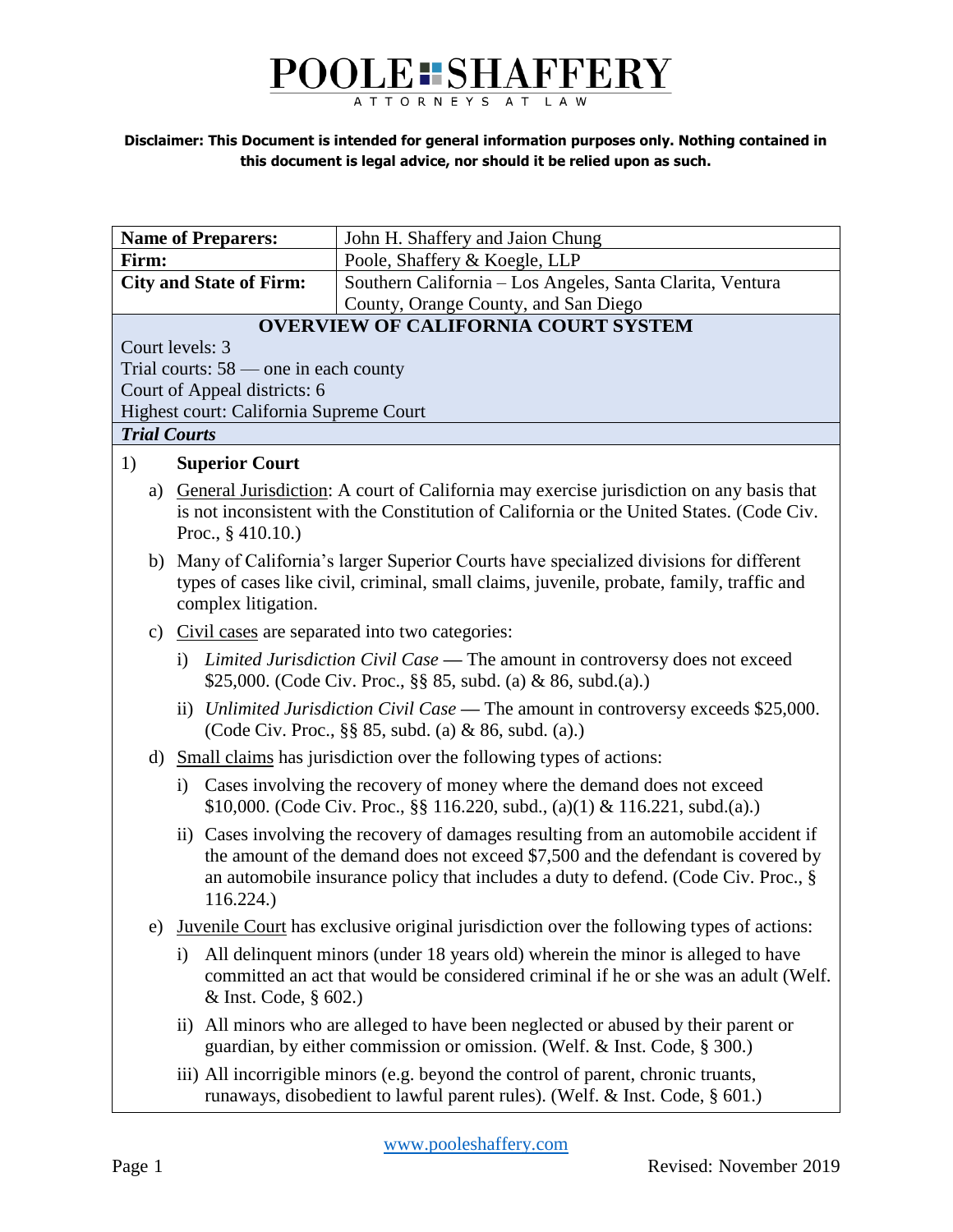- f) Probate Court is a court of general jurisdiction which includes, but is not limited to, decedents' estate, trust of proceedings, guardianship proceedings, conservatorship proceedings and minor's compromise.
- g) Family Court hears cases involving disputes over marriage or domestic partner relationships, disputes over property and children between parents and domestic partners, violence between family, friends and acquaintances.
- h) Traffic Court deals with violations of traffic laws and other minor offenses.
- i) Complex litigation cases are actions that requires exceptional judicial management to avoid placing unnecessary burdens on the court or the litigants and to expedite the case, keep costs reasonable, and promote effective decision making by the court, the parties and counsel. (Cal. Rules of Court, rule 3.400.)

#### *Appellate Court*

There are two types of Appellate Courts:

#### 1) **California Court of Appeal**

- a) Jurisdiction: Appellate jurisdiction when Superior Courts have original jurisdiction, and in certain other cases prescribed by statute. Like the Supreme Court, the appellate courts have original jurisdiction in habeas corpus, mandamus, certiorari, and prohibition proceedings. (Cal. Const., art. VI, § 10.)
- b) Cases are decided by three judge panels. Decisions of the panels, known as opinions, are published in the California Appellate Reports if those opinions meet certain criteria for publication. In general, the opinion is published if it establishes a new rule of law, involves a legal issue of continuing public interest, criticizes existing law, or makes a significant contribution to legal literature (Cal. Const., art. VI, § 14; Cal. Rules of Court, rule 8.1105(c)).
- c) The Court of Appeal is divided into six districts:
	- i) First District **—** located in San Francisco and has jurisdiction over the following counties: Alameda, Contra Costa, Del Norte, Humboldt, Lake, Marin, Mendocino, Napa, San Francisco, San Mateo, Solano, and Sonoma.
	- ii) Second District **—** split into two locations as follows:
		- (1) Divisions 1-5 and 7-8 are located in Los Angeles and have jurisdiction over Los Angeles County.
		- (2) Division 6 is located in Ventura and has jurisdiction over the following counties: San Luis Obispo, Santa Barbara, and Ventura.
	- iii) Third District **—** located in Sacramento and has jurisdiction over the following counties: Alpine, Amador, Butte, Calaveras, Colusa, El Dorado, Glenn, Lassen, Modoc, Mono, Nevada, Placer, Plumas, Sacramento, San Joaquin, Shasta, Sierra, Siskiyou, Sutter, Tehama, Trinity, Yolo, and Yuba.
	- iv) Fourth District **—** split into three locations as follows:
		- (1) Division 1 in San Diego and has jurisdiction over the following counties: Imperial and San Diego.
		- (2) Division 2 in Riverside and has jurisdiction over the following counties: Inyo,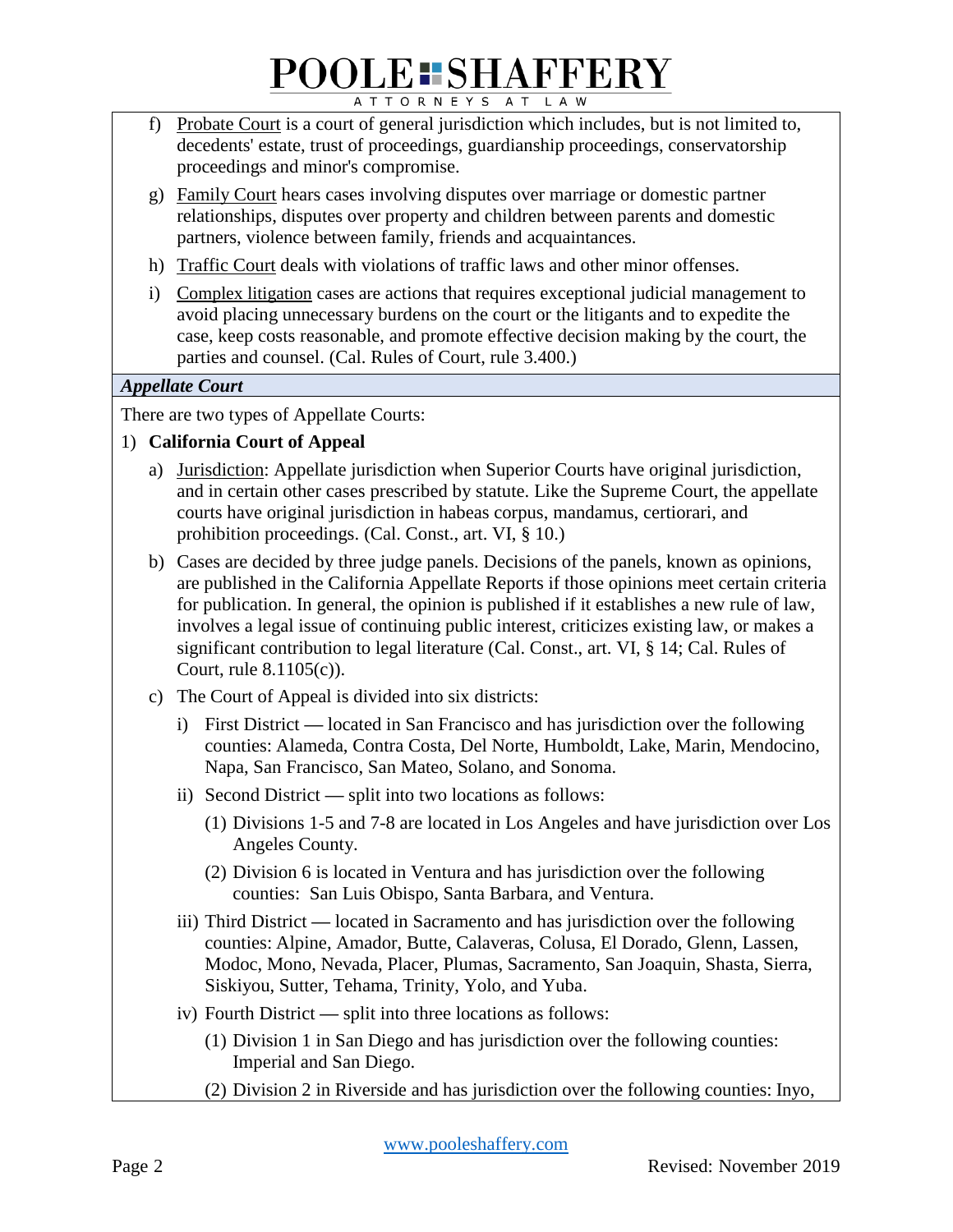Riverside, and San Bernardino Counties.

- (3) Division 3 in Santa Ana and has jurisdiction over Orange County.
- v) Fifth District **—** located in Fresno and has jurisdiction over the following counties: Fresno, Kern, Kings, Madera, Mariposa, Merced, Stanislaus, Tulare and Tuolumne.
- vi) Sixth District **—** located in San Jose and has jurisdiction over the following counties: Monterey, San Benito, Santa Clara, and Santa Cruz.

#### 2) **Superior Court – Appellate Division**

- a) Jurisdiction: Appeals in limited civil cases. (Code Civ. Proc., §§ 85 & 86.) Litigants in limited civil cases cannot appeal as a matter of right to the Court of Appeal, but the Court of Appeal has discretion to order an appeal transferred to it from the Superior Court – Appellate Division for review. (Code Civ. Proc., § 904.2.)
- b) Cases are decided by three judge panels. Opinions are optional.

#### *Supreme Court*

- 1) Jurisdiction: Original jurisdiction in proceedings for extraordinary relief in the nature of mandamus, certiorari, and prohibition. The Court also has original jurisdiction in habeas corpus proceedings. (Cal. Const., art. VI, § 10.)
	- a) The state Constitution gives the Supreme Court the authority to review decisions of the state Courts of Appeal. (Cal. Const., art. VI, § 12.) This reviewing power enables the Supreme Court to decide important legal questions and to maintain uniformity in the law. The court selects specific issues for review, or it may decide all the issues in a case. (Cal. Const., art. VI, § 12.)
	- b) The Constitution also directs the high court to review all cases in which a judgment of death has been pronounced by the trial court. (Cal. Const., art. VI, § 11.) Under state law, these cases are automatically appealed directly from the trial court to the Supreme Court. (Pen. Code, § 1239, subd. (b).)
	- c) In addition, the Supreme Court reviews the recommendations of the Commission on Judicial Performance and the State Bar of California concerning the discipline of judges and attorneys for misconduct.
	- d) The only other matters coming directly to the Supreme Court are appeals from decisions of the Public Utilities Commission.
- 2) Courthouse is located in San Francisco.

#### **PROCEDURAL OVERVIEW**

#### *Venue*

1) Venue rules depend on whether the action is "transitory" or "local."

- a) **Classification**: To determine whether an action is local or transitory, the court looks to the "main relief sought." Where the main relief sought is personal, the action is transitory. Where the main relief relates to rights in real property, the action is local.
	- i) Transitory actions: Transitory actions are those in which the claim may have arisen anywhere. Such actions are subject to the "general rule" of venue, that the action be tried in the county of the defendant's residence.
	- ii) Local actions: Local actions are those dealing with land or certain other local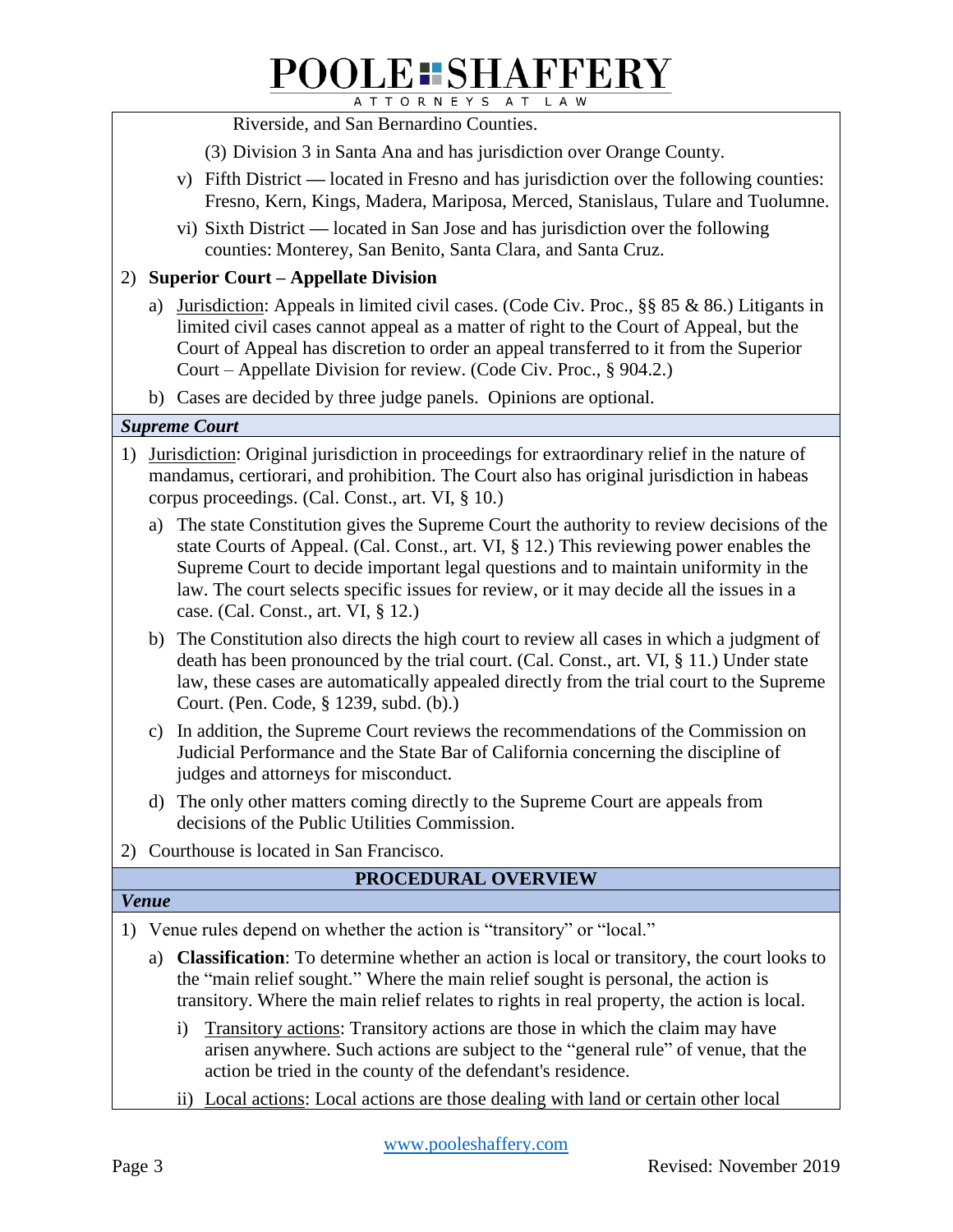relationships that are deemed to require local adjudication, regardless where the defendant resides.

- iii) Mixed actions: Some actions do not fit neatly into either category.
	- (1) Several causes joined **—** one local, another transitory: If the plaintiff's complaint joins several separate causes of action, one of which is local and another transitory, the *transitory action controls* as to venue.
	- (2) Single cause **—** seeking both forms of relief: If the plaintiff asserts only a single cause of action, but seeks different forms of relief, one local and the other transitory, venue is determined by the "main relief" sought.
- 2) **Venue Determined at Outset**: The classification of the action as "local" or "transitory" is determined at the outset of the action from the allegations of the plaintiff's *original*  complaint. If venue is proper under the complaint as it stands at the time a motion for change is made, it remains proper notwithstanding any later amendment to the complaint.
- 3) **Transitory Actions**: Except as otherwise provided by law and subject to the power of the court to transfer and the *county where the defendants or some of them reside* at the commencement of the action is the proper court for the trial of the action. (Code Civ. Proc., § 395, subd. (a).)
	- a) Multiple Defendants: The Code provides that venue is proper in the county where the defendant or *some of them* reside. (Code Civ. Proc., § 395, subd. (a).) In an action against several properly joined defendants residing in different counties, the plaintiff may pick whichever of the counties he or she likes best. The other defendants have *no*  right to compel transfer to their residence.
	- b) Corporate and Individual Defendant: If a corporation is joined as a codefendant, venue is proper *either* in the county where the individual defendant resides *or* at the corporation's headquarters (its "residence" for venue purposes).
	- c) Special Actions triable EITHER where the defendant resides or other counties:
		- i) **Personal Injury or Death**: Such actions are triable either in the county where the defendant resides OR in the county *where the injury occurred* (including the injury causing the death). (Code Civ. Proc., § 395, subd. (a)). Decision is the plaintiff's and the defendant has no right to have the action tried at his/her/its residence.
		- ii) **Injury to Personal Property**: The same venue rule applies here also. (Code Civ. Proc., § 395, subd. (a).)
		- iii) **Breach of Contract**: Such actions are triable in the county where the defendant resides OR where the contract was to be performed OR where the contract was entered into. (Code Civ. Proc., § 395, subd. (a).)
	- d) **Mixed Action Rule**: It sometimes happens that the plaintiff alleges two or more causes of action, each governed by a different venue provision; or joins two or more defendants who are subject to different venue standards. In such cases, venue must be proper as to *all* causes of action and the defendants joined. If not, any defendant is entitled to seek a change of venue (usually, of course, to the county where any defendant resides).
- 4) **Local Actions**: Local actions are triable in the county where the land is located regardless of the defendant's residence. If the action involves land extending into several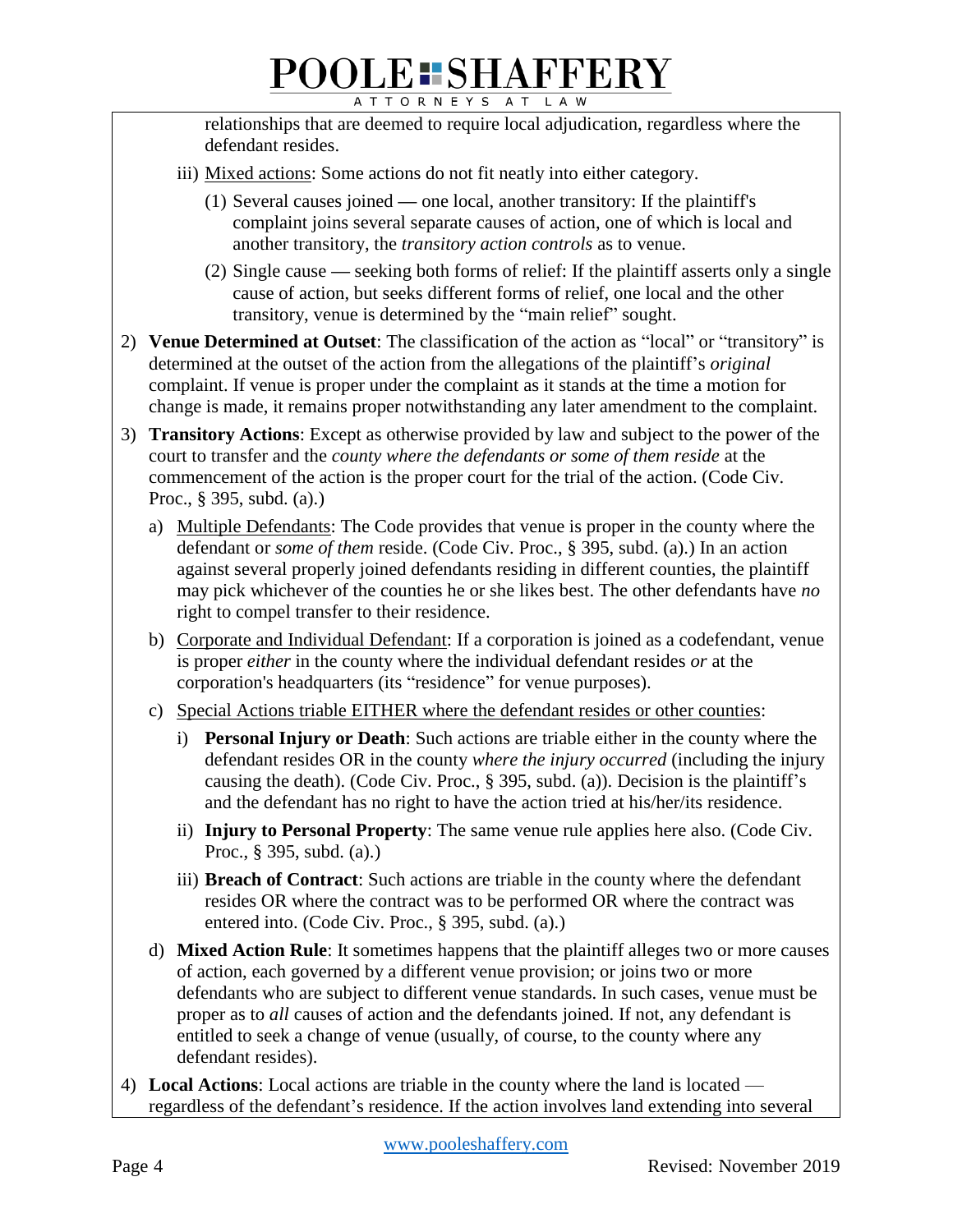# POOLE SHAFFERY

counties, then venue is proper in any of those counties. (Code Civ. Proc., § 392, subd.  $(a)(1)$ .)

- a) Most common local actions: recovery of possession of land, injuries to real property, partition of land, foreclosure of lien or mortgage, determination of any other right or interest in land.
- b) Not jurisdictional: In most cases, the local venue rule is not jurisdictional, so courts in other counties can adjudicate if the defendant fails to raise any objection to venue there. (Exception: condemnation actions)
- c) Court may transfer: Although venue is proper only in the county where the land is located, the court has discretion to transfer the action to any other county for the convenience of witnesses and the ends of justice. (Code Civ. Proc., § 397, subd. (c).)

| Below is a summary of civil statutes of limitations in California |                                                                                                |  |  |
|-------------------------------------------------------------------|------------------------------------------------------------------------------------------------|--|--|
| Injury to Person                                                  | Personal injury: 2 years. (Code Civ. Proc., § 335.1.)                                          |  |  |
|                                                                   | False imprisonment: 1 year. (Code Civ. Proc., §340, subd. (c).)                                |  |  |
| Injury to Personal Property                                       | 3 years. (Code Civ. Proc., § 338, subd. (b) & (c).)                                            |  |  |
| <b>Professional Malpractice</b>                                   | Legal: 1 year from discovery, maximum of 4 years from the<br>wrong. (Code Civ. Proc., §340.6.) |  |  |
|                                                                   | Medical: 1 year from discovery, 3 years if injury known.<br>(Code Civ. Proc., § 340.5.)        |  |  |
|                                                                   | Veterinary: 1 year for injury or death of animal. (Code Civ.<br>Proc., $§$ 340, subd. (c).)    |  |  |
| Contracts                                                         | Written: 4 years. (Code Civ. Proc., § 337.)                                                    |  |  |
|                                                                   | Oral: 2 years (Code Civ. Proc., § 339.)                                                        |  |  |
| Libel/Slander                                                     | 1 year. (Code Civ. Proc., § 340, subd. (c).)                                                   |  |  |
| Fraud                                                             | 3 years. (Code Civ. Proc., § 338, subd. (d).)                                                  |  |  |
| <b>Trespass</b>                                                   | 3 years. (Code Civ. Proc., § 338, subd. (b).)                                                  |  |  |
| Collection of Debt on<br>Account                                  | 4 years (book and stated accounts). (Code Civ. Proc., § 337.)                                  |  |  |
| Judgments                                                         | 10 years. (Code Civ. Proc., § 337.5.)                                                          |  |  |
|                                                                   |                                                                                                |  |  |

1) **Tolling**: the statute of limitations can be extended by one of California's tolling provisions. Code of Civil Procedure section 352, subdivision (a) provides a tolling period for any time in which the plaintiff is a minor (under the age of 18) or insane at the time the cause of action accrued. Code of Civil Procedure section 352.1 provides a tolling period of no more

*Statute of Limitations*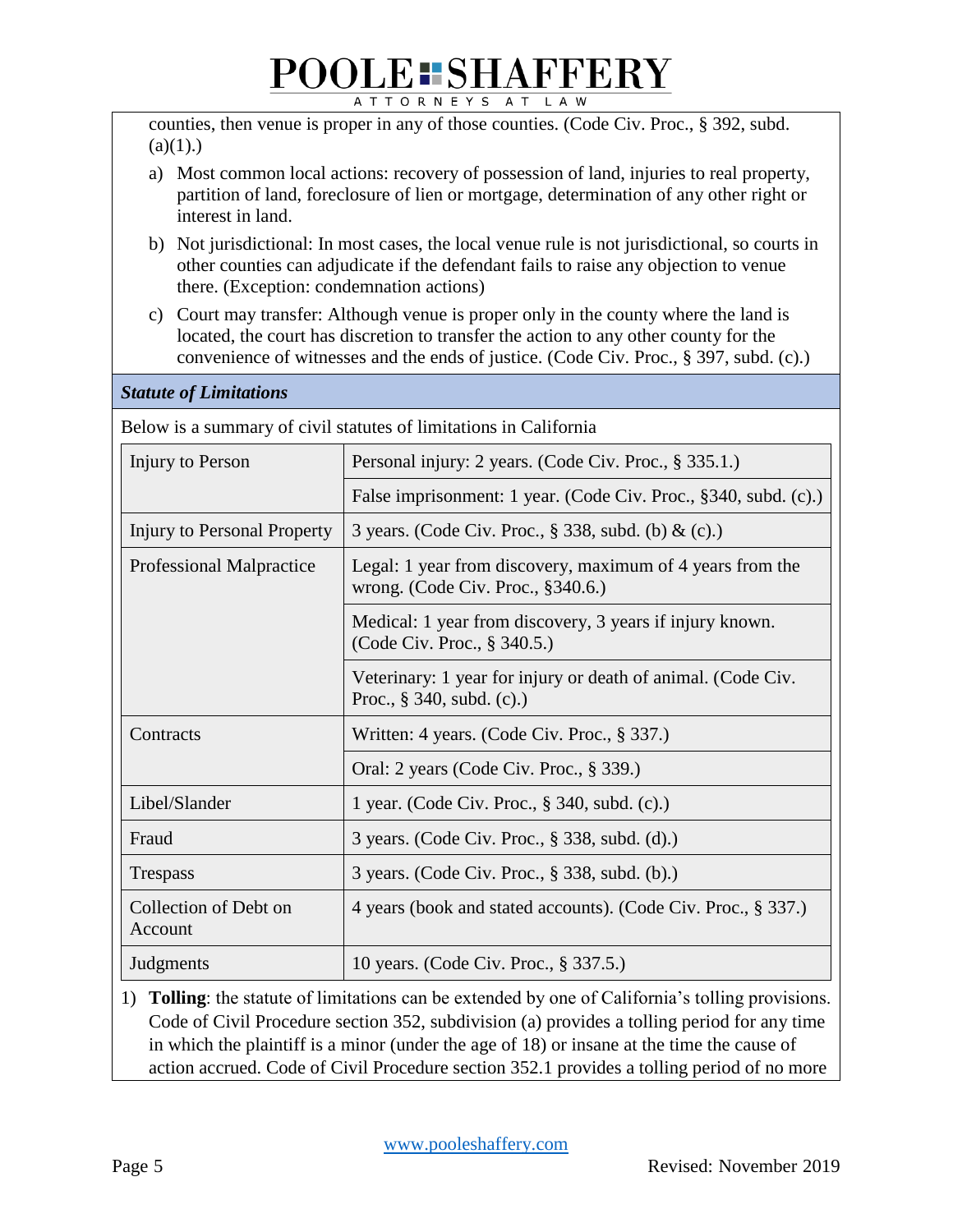than two years if the plaintiff is imprisoned on a criminal charge or in execution under the sentence of a criminal court for a term less than for life.

- 2) **Delayed Discovery Rule**: Postpones accrual of a cause of action until the plaintiff discovers, or has reason to discover, the cause of action. (*Norgart v. Upjohn Co.* (1999) 21 Cal.4th 383, 397-398; see also CACI no. 445.)
- 3) **Savings Statute:** If an action is commenced within the applicable statute of limitations period and a judgment for the plaintiff is reversed on appeal for any reason other than on the merits, a new action may be commenced within one year after the reversal. (Code Civ. Proc., § 355.)
- 4) **Borrowing Statute**: A person cannot bring a cause of action against a person in California if the cause of action accrued in another state and the applicable statute of limitations period for that action has expired according to that other state's law unless the cause of action is in favor of a citizen of California who has held the cause of action from the time it accrued. (Code Civ. Proc., § 355.)

#### *Responsive Pleading*

- 1) **Answer**: Unless extended by a stipulation or court order, a defendant's answer is due within 30 days after service of the complaint and summons. (Code Civ. Proc., § 412.20, subd.  $(a)(3)$ .)
	- a) The 30 day period is calculated by excluding the first day and including the last unless it is a weekend or holiday, then the date is excluded. (Code Civ. Proc., § 12.)
	- b) The parties may stipulate without leave of the court to one 15 day extension beyond the 30 days. (Cal. Rules of Court, rule 3.110(d).) However, in practice, the parties can stipulate to longer extensions so long as there is not a pending hearing on an order to show cause regarding service of the complaint. The Court may extend the time for filing a responsive pleading. (Cal. Rules of Court, rule 3.110(e).)
- 2) **Pleading Challenges**: a demurrer is used to challenge the sufficiency of the complaint while a motion to strike is used to attack pleading defects not challengeable by demurrer. Both, or either, can be filed in conjunction with the answer or in lieu of an answer. (Code Civ. Proc., §§ 430.30, subd. (c); 430.40, subd. (a); 435, subd. (b)(3) & (d).)

#### *Dismissals/Collateral Estoppel*

- 1) **Dismissals**: A plaintiff has the absolute right to voluntarily dismiss the action "any time before the actual commencement of trial." (Code Civ. Proc., § 581, subd. (b)(1).) A plaintiff may dismiss the entire complaint or just some part of it (e.g., one of several causes of action), or, a plaintiff can dismiss as against some, but not all defendants named in the Complaint. (Code Civ. Proc., § 581, subd. (c).)
	- a) Dismissal with prejudice: bars any later lawsuit on the same claim. Once trial commences, the dismissal must be with prejudice unless all parties consent to a dismissal without prejudice or the court so orders on a showing of good cause. (Code Civ. Proc., § 581, subd. (e).)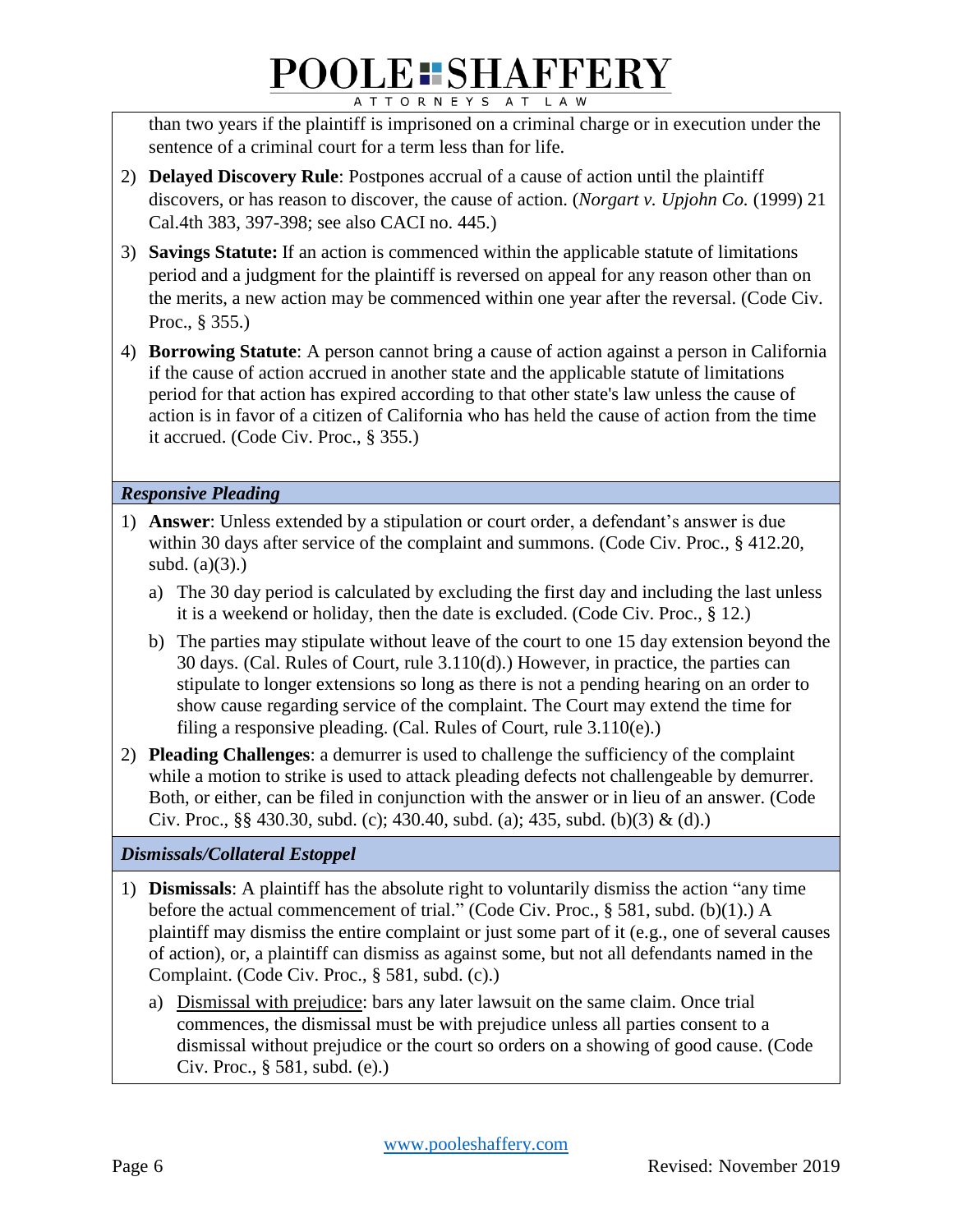- b) Dismissal without prejudice: allows the plaintiff to file a new lawsuit on the same claim any time before the statute of limitations runs.
- 2) **Collateral Estoppel**: Issues actually adjudicated in the earlier lawsuit may be entitled to collateral estoppel effect in later litigation between the same parties. "It is a judgment on the merits to the extent that it adjudicates that the facts alleged do not constitute a cause of action. If, on the other hand, new or additional facts are alleged that cure the defects in the original pleading, the (dismissal) is not a bar to the subsequent action." (*Wells v. Marina City Properties, Inc.* (1981) 29 Cal.3d 781, 789.)

#### **LIABILITY**

#### *Negligence*

#### 1) **Elements**

- a) The elements of a cause of action for negligence are: "(a) a legal duty to use due care; (b) a breach of such legal duty; [and] (c) the breach as the proximate or legal cause of the resulting injury." (*Ladd v. County of San Mateo* (1996) 12 Cal.4th 913, 917.)
- b) Standard of care: Everyone has a duty to use ordinary care in conducting activities from which harm might reasonably be anticipated. (Civ. Code, § 1714, subd. (a).) "The formulation of the standard of care is a question of law for the court. Once the court has formulated the standard, its application to the facts of the case is a task for the trier of fact if reasonable minds might differ as to whether a party's conduct has conformed to the standard." (*Ramirez v. Plough, Inc*. (1993) 6 Cal.4th 539, 546.)
- c) Breach: A defendant breaches its duty of care to the plaintiff when the defendant's conduct falls below the standard of ordinary care of skill in the management of person or property. (Civ. Code, § 1714, subd. (a).)
- d) Causation: A defendant's negligent acts are the proximate cause of plaintiff's injury if they were the substantial factor in bringing about plaintiff's injury or damage. (*Mitchell v. Gonzales* (1991) 54 Cal.3d 1041.)

#### 2) **Defenses**

- a) Comparative Negligence: Comparative negligence assigns responsibility and liability for damage in direct proportion to the fault of the person whose negligence is caused the resulting injury. (*Li v. Yellow Cab Co*. (1975) 13 Cal.3d 804.) "The comparative fault doctrine is designed to permit the trier of fact to consider all relevant criteria in apportioning liability. The doctrine is a flexible, commonsense concept, under which a jury properly may consider and evaluate the relative responsibility of various parties for an injury (whether their responsibility for the injury rests on negligence, strict liability, or other theories of responsibility), in order to arrive at an equitable apportionment or allocation of loss." (*Pfeifer v. John Crane, Inc.* (2013) 220 Cal.App.4th 1270, 1285, internal citations omitted.)
- b) Workers' Compensation Exclusive Remedy: Workers' compensation provides a plaintiff's exclusive remedy, precluding claims against the plaintiff's employer or a coworker, when the plaintiff was performing service growing out of and incidental to his or her employment and was acting within the course of his or her employment.
	- i) In some situations, an injured employee may maintain a civil action against his or her employer [see section entitled "Workers Compensation Exclusivity Rule" for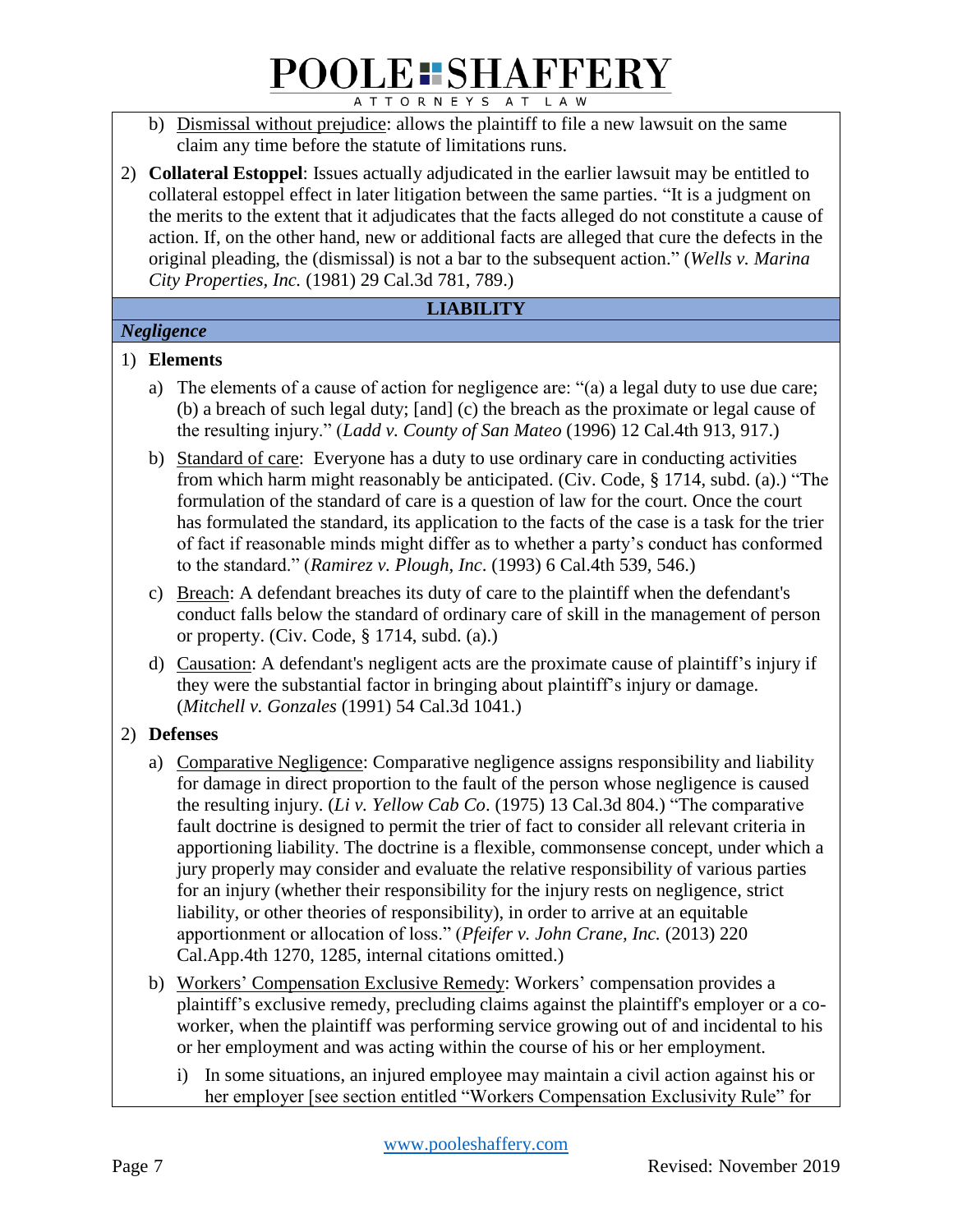additional information]. These include physical assault by the employer, employer's fraudulent concealment of injury, product liability cases, and if the employer is uninsured.

- c) Assumption of risk: Primary assumption of risk is a complete bar to the plaintiff's recovery. Applies in situations where, by virtue of the nature of the activity and the parties' relationship to the activity, the defendant owes no legal duty to protect the plaintiff from the particular risk of harm that caused the injury. (*Knight v. Jewett* (1992) 3 Cal.4th 296.)
	- i) Secondary assumption of risk merges doctrine with comparative fault scheme by requiring a trier of fact to consider relative responsibilities of parties in apportioning loss resulting from the injury. Applies in situations where the defendant does owe a duty of care to the plaintiff, but the plaintiff proceeds to encounter a known risk imposed by the defendant's breach of duty. (*Knight v. Jewett* (1992) 3 Cal.4th 296.)
	- ii) Express assumption of risk: By assuming a known, potential risk through a written contract or other writing, the plaintiff relieves the defendant of the duty of care, and the defendant cannot be charged with negligence. (*Von Beltz v. Stuntman, Inc.*  (1989) 207 Cal.App.3d 1467.) However, certain contractual waivers are invalid as a matter of public policy (e.g., Civ. Code §§ 1668, 1953).
- d) "Imminent Peril" or "Emergency Situation": A person who, without negligence on his or her part, is suddenly and unexpectedly confronted with peril arising from either the actual presence of, or the appearance of, imminent danger to himself or herself or to others, is neither expected nor required to use the same judgment and prudence that is required in the exercise of ordinary care in calmer and more deliberate moments. His or her duty is to exercise the care that an ordinarily prudent person would exercise in the same situation. If at that moment he or she does what appears to him or her to be the best thing to do, and if his or her choice and manner of action are the same as might have been followed by any ordinarily prudent person under the same conditions, he or she does all the law requires of him or her. This is true, even though in the light of later events, it should appear that a different course would have been better and safer. (CACI No. 452.)
- e) "Fireman's Rule": Bars a firefighter or police officer from recovering for injuries resulting from a person's negligence or recklessness in causing the fire or other emergency that provides the reason for the firefighter's or police officer's presence. (*Lipson v. Superior Court* (1982) 31 Cal.3d 362.)
- f) Unavoidable accident: While generally abolished as a defense in California, since it is encompassed within a defendant's general denial of negligence and proximate causation, there is an exception in the special situation where it may be necessary to explain the meaning of unavoidable accident as, for example, in a prosecution for violation of a section of the Vehicle Code (e.g., Veh. Code, § 21702).
- g) Limitation on recovery by felon: A plaintiff may not recover damages based on negligence if the plaintiff's injuries were in any way proximately caused by the plaintiff's commission of any felony, or immediate flight therefrom, and the plaintiff has been duly convicted of that felony. (Civ. Code § 3333.3.)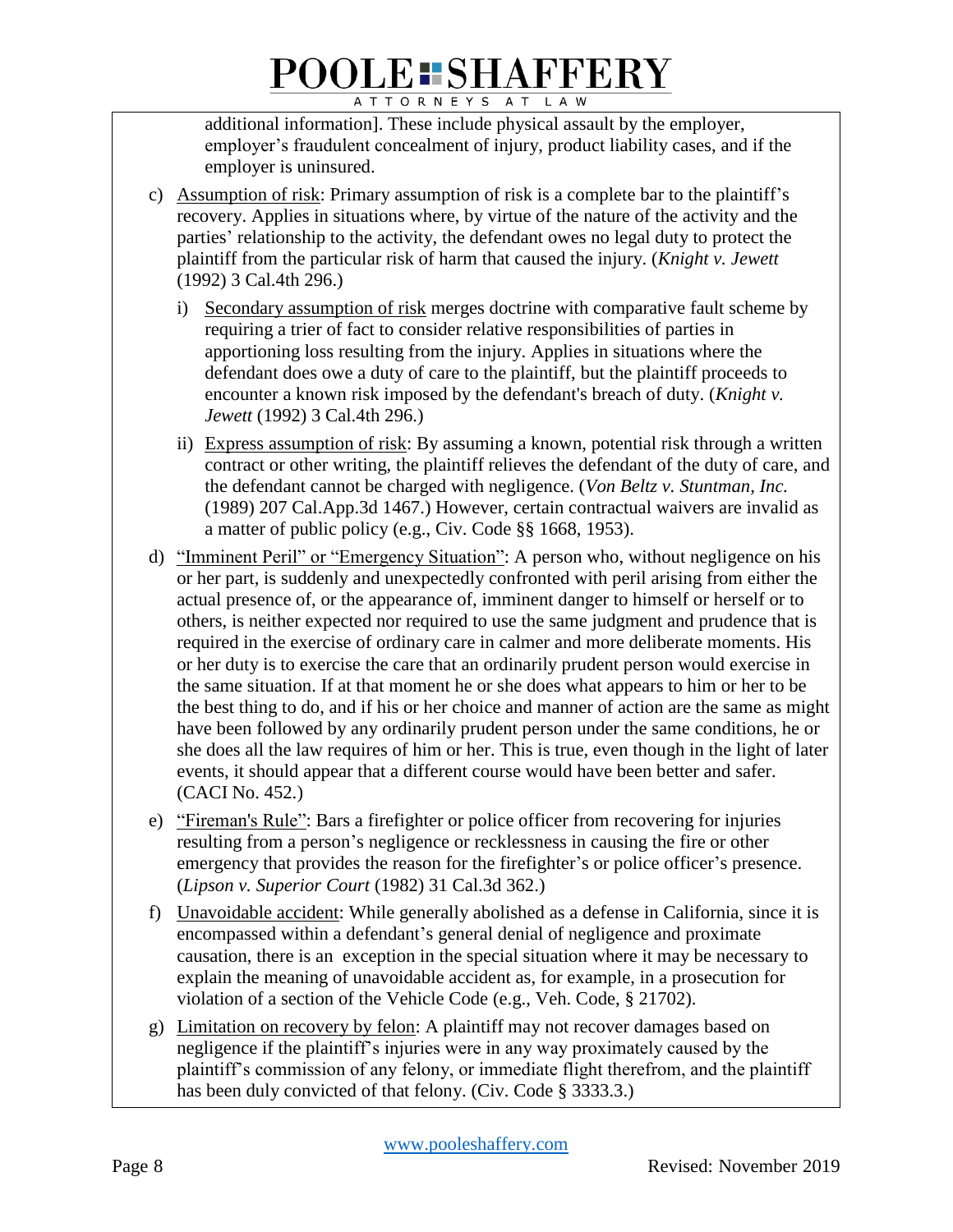- h) Limitation on recovery of noneconomic damages if not properly insured. Under Civil Code section 3333.4, a plaintiff cannot recover noneconomic damages arising out of the operation or use of a motor vehicle if:
	- i) The person was convicted of driving under the influence of alcohol or drugs at the time of the accident;
	- ii) The person owned a vehicle involved in the accident and that person's vehicle was not properly insured, unless the person was injured by a motorist operating a vehicle while under the influence of alcohol or drugs; or
	- iii) The person was the operator of a vehicle involved in the accident and the operator cannot establish requisite financial responsibility.

#### *Gross Negligence, Willful/Wanton, and Reckless Conduct*

- 1) **Gross negligence**: "the lack of any care or an extreme departure from what a reasonably careful person would do in the same situation to prevent harm to oneself or to others. A person can be grossly negligent by acting or failing to act." (CACI No. 425.)
- 2) **Willful/wanton conduct**: "Three essential elements must be present: (1) actual or constructive knowledge of the peril to be apprehended, (2) actual or constructive knowledge that injury is a probable, as opposed to a possible, result of the danger, and (3) conscious failure to act to avoid the peril." (*Morgan v. Southern Pacific Trans. Co*. (1974) 37 Cal.App.3d 1006, 1012.)
- 3) **Recklessness**: a subjective state of culpability greater than simple negligence, which has been described as a deliberate disregard of the high degree of probability that an injury will occur. Recklessness involves more than inadvertence, incompetence, unskillfulness, or a failure to take precautions but rather rises to the level of a conscious choice of a course of action with knowledge of the serious danger to others involved in it. (*Delaney v. Baker* (1999) 20 Cal.4th 23; *Towns v. Davidson* (2007) 147 Cal.App.4th 461; *Intrieri v. Superior Court* (2004) 117 Cal.App.4th 72.)
- 4) "**Willful**," "**wanton**" or "**reckless**," are often interchangeable because the terms essentially mean the same thing – that the actor has intentionally done an act of an unreasonable character in disregard of a risk known to him or so obvious that he must be taken to have been aware of it, and so great as to make it highly probable that harm would follow. (*New v. Consolidated Rock Products Co.* (1985) 171 Cal.App.3d 681, 689).
- 5) Plaintiff's contributory negligence not a defense: In general, the plaintiff's total damages are not recoverable to the extent his or her own negligence contributed to the injuries. (*Li v. Yellow Cab Co.* (1975) 13 Cal.3d 804, 828-829.) However, the plaintiff's contributory negligence is no defense to an action for an intentional tort when a defendant's negligent conduct can be described as "willful negligence," "wanton and willful misconduct," "gross negligence," or "wanton and reckless misconduct," and invokes the legal consequences of an intentional tort. (*Mahoney v. Corralejo* (1974) 36 Cal.App.3d 966.)

*Negligent Hiring, Supervision, Retention, and Entrustment*

1) **Negligent hiring, supervision, and retention**: California recognizes the tort of negligent hiring or supervision, where a principal can be held liable for the acts of his agents when the principal is either negligent or reckless in the hiring or supervision of the agent, even without actual notice or specific warning. (*Deutsch v. Masonic Homes of California, Inc.*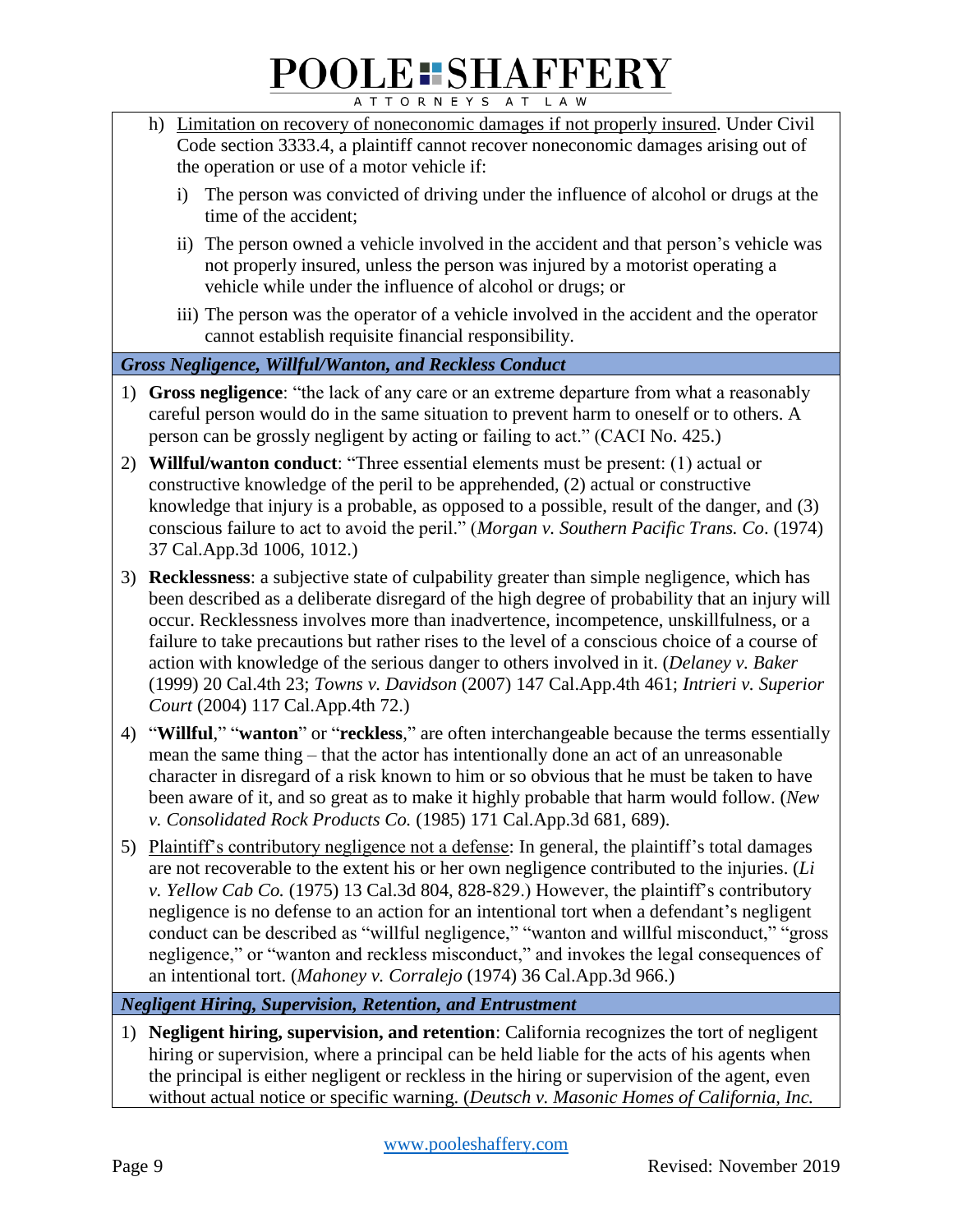(2008) 164 Cal.App.4th 748.) Liability for negligent hiring and supervision is based upon the reasoning that if an enterprise hires individuals with characteristics that might pose a danger to customers or other employees, the enterprise should bear the loss caused by the wrongdoing of its incompetent or unfit employee. (*Mendoza v. City of Los Angeles* (1998) 66 Cal.App.4th 1333.)

- a) Thus, an employer can be held liable for negligent hiring if the employer knows the employee is unfit, or has reason to believe the employee is unfit or fails to use reasonable care to discover the employee's unfitness before hiring the person. (*Juarez v. Boy Scouts of America, Inc.* (2000) 81 Cal.App.4th 377; *Evan F. v. Hughson United Methodist Church* (1992) 8 Cal.App.4th 828.) A person conducting an activity through servants or other agents is subject to liability for harm resulting from his or her conduct if he or she is negligent or reckless in the employment of improper persons or instrumentalities in work involving a risk of harm to others. Negligence liability will also be imposed if the employer knew or should have known that hiring the employee created a particular risk or hazard and that particular harm materializes. (*Philips v. TLC Plumbing, Inc*. (2009) 172 Cal.App.4th 1133.)
- b) The substantive requirements are the basic elements of a cause of action for negligence: (1) the existence of a legal duty to use due care; (2) breach of that duty; and (3) the breach as a proximate cause of the plaintiff's injury. (*Federico v. Superior Court* (1997) 59 Cal.App.4th 1207, 1210-1211.)
- 2) **Negligent entrustment**: "No person shall employ or hire any person to drive a motor vehicle nor shall he knowingly permit or authorize the driving or a motor vehicle, owned by him or her under his or her control, upon the highways by any person unless the person is then licensed for the appropriate class of vehicle." (Veh. Code  $\bar{\S}$  14606, subd. (a).)
	- a) Further, California law holds liable for injury and damages, any person who entrusts a motor vehicle to someone who they know, or from circumstances should know is incompetent or unfit to drive. (See *Flores v. Enterprise Rent-A-Car Co*. (2010) 188 Cal. App.4th 1055.) Similarly, even rental car companies may be held liable for negligently entrusting motor vehicles to customers but the measure is what a prudent person would have done under similar circumstances. (See *Osborn v. Hertz Corp.* (1988) 205 Cal. App.3d 703.) However, generally it has been held that the owner of an automobile is under no duty to third persons who may be injured to keep a motor vehicle out of the hands of a third party, unless they knew or should have known about the driver's incompetence. (See *Richards v. Stanley* (1954) 43 Cal.2d 60; but see *Ghezavat v. Harris* (2019) 40 Cal.App.5th 555 [suggesting that a duty exists for a joint owner of a vehicle in name only when the driver's incompetence is known.].)
- 3) Defenses:
	- a) **Vicarious liability admission**: an employer's admission of vicarious liability for an employee's negligent driving in the course of employment bars a plaintiff from pursuing a claim for negligent entrustment, hiring, or retention. (*Diaz v. Carcamo*  (2011) 51 Cal.4th 1148, 1160.)
	- b) However, upon a suitable demonstration of employer misconduct, a vicariously liable employer may be subject to an award of punitive damages when an employee was negligent. (*CRST, Inc. v. Superior Court* (2017) 11 Cal.App.5th 1255.)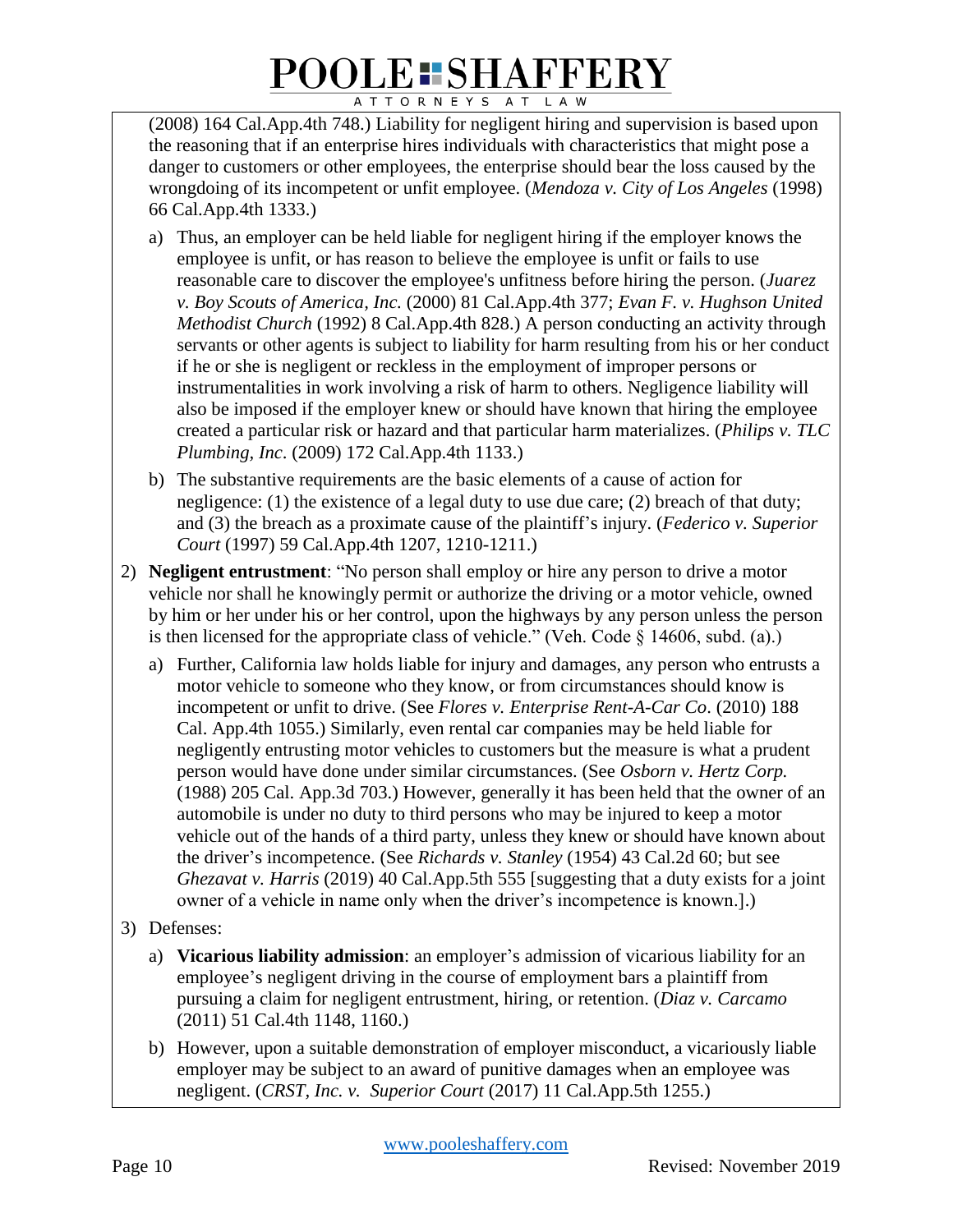## **POOLE SHAFFERY**

ATTORNEYS AT LAW

#### *Dram Shop*

- 1) Under California law, alcohol-related accidents are generally regarded as being caused by the consumption of alcohol, rather than the sale of alcohol. Civil Code section 1714, subdivision (c) codifies this law stating, "no social host who furnishes alcoholic beverages to any person may be held legally accountable for damages suffered by that person, or for injury to the person or property of, or death of, any third person, resulting from the consumption of those beverages."
- 2) The one exception to this rule is for those who serve to a person they know or should know is under the age of 21.

#### *Joint and Several Liability*

- 1) For any actions involving personal injury, property damage, or wrongful death, each tortfeasor is jointly and severally liable to the plaintiff for economic damages, but is severally liable to the plaintiff for only its proportionate share of noneconomic damages. (Civ. Code, § 1431.2, subd. (a); see *DaFonte v. Up–Right, Inc*. (1992) 2 Cal.4th 593, 600.)
- 2) In a strict product liability action involving a single defective product where all defendants are in the same chain of distribution, all defendants remain jointly and severally liable for all damages. (*Bostick v. Flex Equipment Co., Inc.* (2007) 147 Cal.App.4th 80, 93-95.)
- 3) In a strict product liability action where multiple products cause the plaintiff's injury and evidence shows a particular product responsible for only part of the injury, Proposition 51 requires noneconomic damages apportionment of the responsibility for the part to that product's chain of distribution. But as in the case of injury caused by a single product, the defendants who are in the chain of distribution of the specific defective product remain jointly and severally liable for all harm caused by that product. (*Arena v. Owens-Corning Fiberglas Corp.* (1998) 63 Cal.App.4th 1178, 1193-1199.)

#### *Wrongful Death and/or Survival Actions*

- 1) **Wrongful death:** Code of Civil Procedure section 377.60 establishes a separate statutory cause of action in favor of specified heirs of a person who dies as a result of the "wrongful act or neglect" of another. Under a wrongful death cause of action, the specified heirs are entitled to recover damages on their own behalf for the loss they sustained by reason of bodily injury decedent's death. (See *Corder v. Corder* (2007) 41 Cal.4th 644, 651; *Fitch v. Select Products Co.* (2005) 36 Cal.4th 812, 819.)
- 2) **Survival action**: A survival action is a wrongful death claim that is separate and distinct from the victim's action which survives to the estate of the decedent. (Code Civ. Proc., § 377.20.)
- 3) Death of the plaintiff during pending action: If an action has been commenced by the living victim who then dies, the personal representative or successor in interest may move to substitute parties. (Code Civ. Proc.,  $\S$ § 368.5 & 377.31.) The substitute party must obtain an order either through noticed motion or ex parte motion. (Code Civ. Proc., § 377.31).)
- 4) Death of plaintiff prior to bringing action: If a person entitled to bring action passes away before the applicable limitations period and the cause of action "survives" the cause of action may be brought either 6 months after the person's death or the limitations period, whichever is later. (Code Civ. Proc., § 366.1.)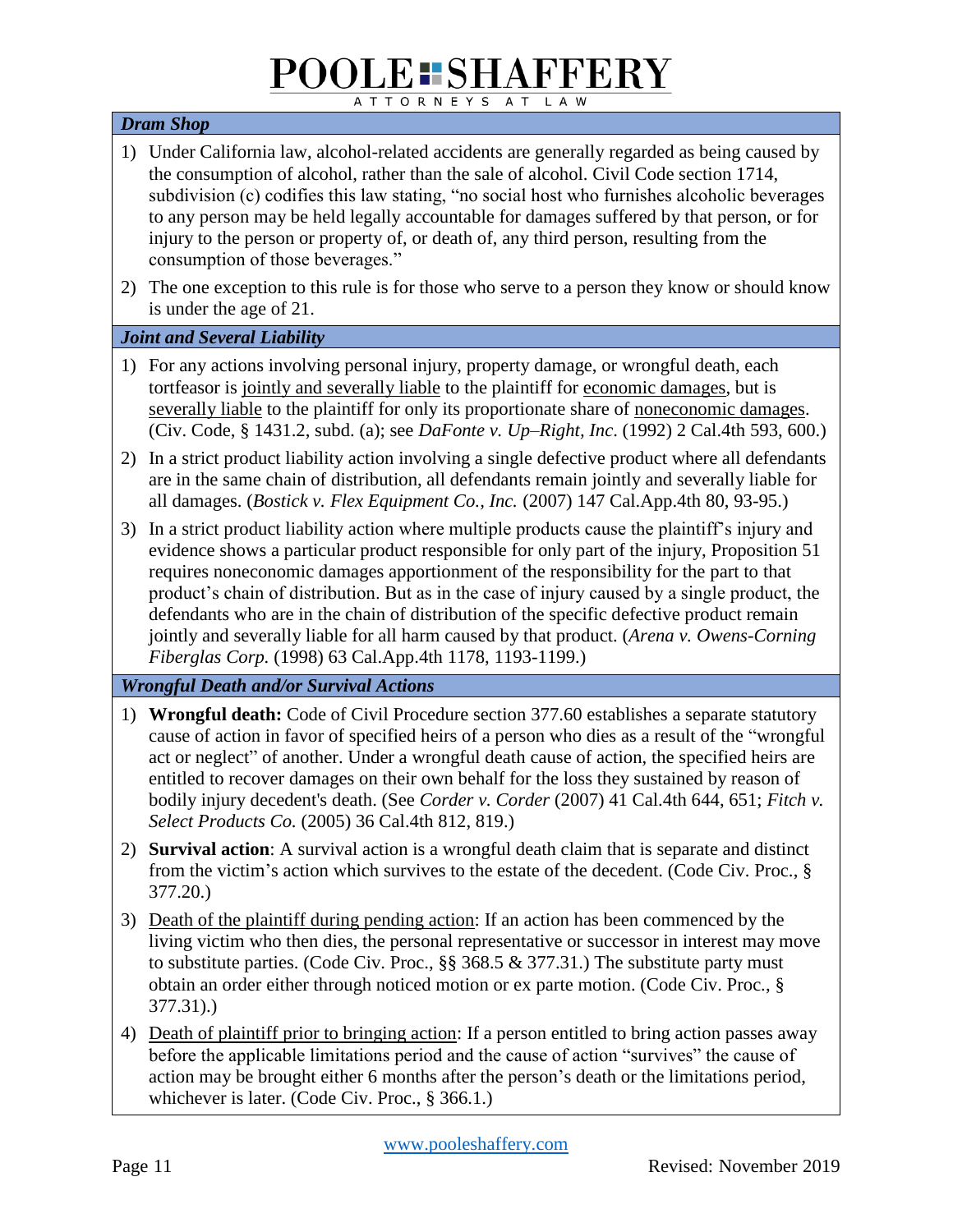## **POOLE SHAFFERY**

ATTORNEYS AT LAW

#### *Vicarious Liability/Respondeat Superior*

- 1) **Vicarious liability** is where a person actually acts through another to accomplish his or her ends, and where the law will or should impose such vicarious liability. (*King v. Ladyman* (1978) 81 Cal.App.3d 837.) The right of control over the person actively at fault is a test of the required relationship, but is not itself the justification for imposing liability. (*Ibid*.)
- 2) **Respondent superior**: The doctrine of respondent superior imposes vicarious liability on an employer for the torts of an employee acting within the scope of his or her employment, whether or not the employer is negligent or has control over the employee. (*Baptist v. Robinson* (2006) 143 Cal.App.4th 151.) The common law theory that a principal is responsible to third parties for the negligence of an agent in the transaction of the business of the agency as reflected in Civil Code section 2338. However, the injured party first bears the burden of establishing that an employment relationship existed between the defendant employer and the wrongdoer, and that the employee's tortious act was committed within the scope of the employment relationship. (*Perez v. Van Groningen & Sons, Inc*. (1986) 41 Cal.3d 962.)
- 3) **Agency**: A principal-agent relationship exists where one person, the agent, is empowered to act on behalf of another, the principal, and to bind the principal to one or more transactions with one or more third persons, exercising a degree of discretion in effecting the purpose of the principal. (Civ. Code, § 2295; *Workman v. San Diego* (1968) 267 Cal.App.2d 36.) An agency is either actual or ostensible—an agency is actual when the agent is really employed by the principal; and an agency is ostensible when the principal intentionally, or by lack of ordinary care, causes a third person to believe another is the principal's agent who is not really employed by the principal. (Civ. Code, §§ 2299 & 2300.)
	- a) Liability: Unless required by or under the authority of law to employ a particular agent, a principal is responsible to third persons for the negligence of the agent in the transaction of the business of the agency. This includes wrongful acts committed by the agent in and as a part of the transaction of the agency business, and for the agent's willful omission to fulfill the obligations of the principal. (Civ. Code, § 2338).
		- i) However, a principal is not responsible for wrongs committed outside the transaction of the agency business unless he or she has authorized or ratified them, even though those wrongs are committed while the agent is engaged in the principal's service. (Civ. Code, § 2339.) Ratification can be made only in the manner that would have been necessary to confer an original authority for the act ratified, or where oral authorization would suffice, by accepting or retaining the benefit of the act, with notice of it. (Civ. Code, § 2310.)
	- b) Right of control: The principal's right of control over the agent determines if an agent's act was committed in the transaction of the business of the agency. Control of the agent by the principal is required before the principal may be found vicariously liable for the acts of the agent. (*Malloy v. Fong* (1951) 37 Cal.2d 356.) Without control by a principal, no agency will exist, the wrongdoer will be found to be an independent contractor, and the principal will not be vicariously liable. (*Flores v. Brown* (1952) 39 Cal.2d 622.)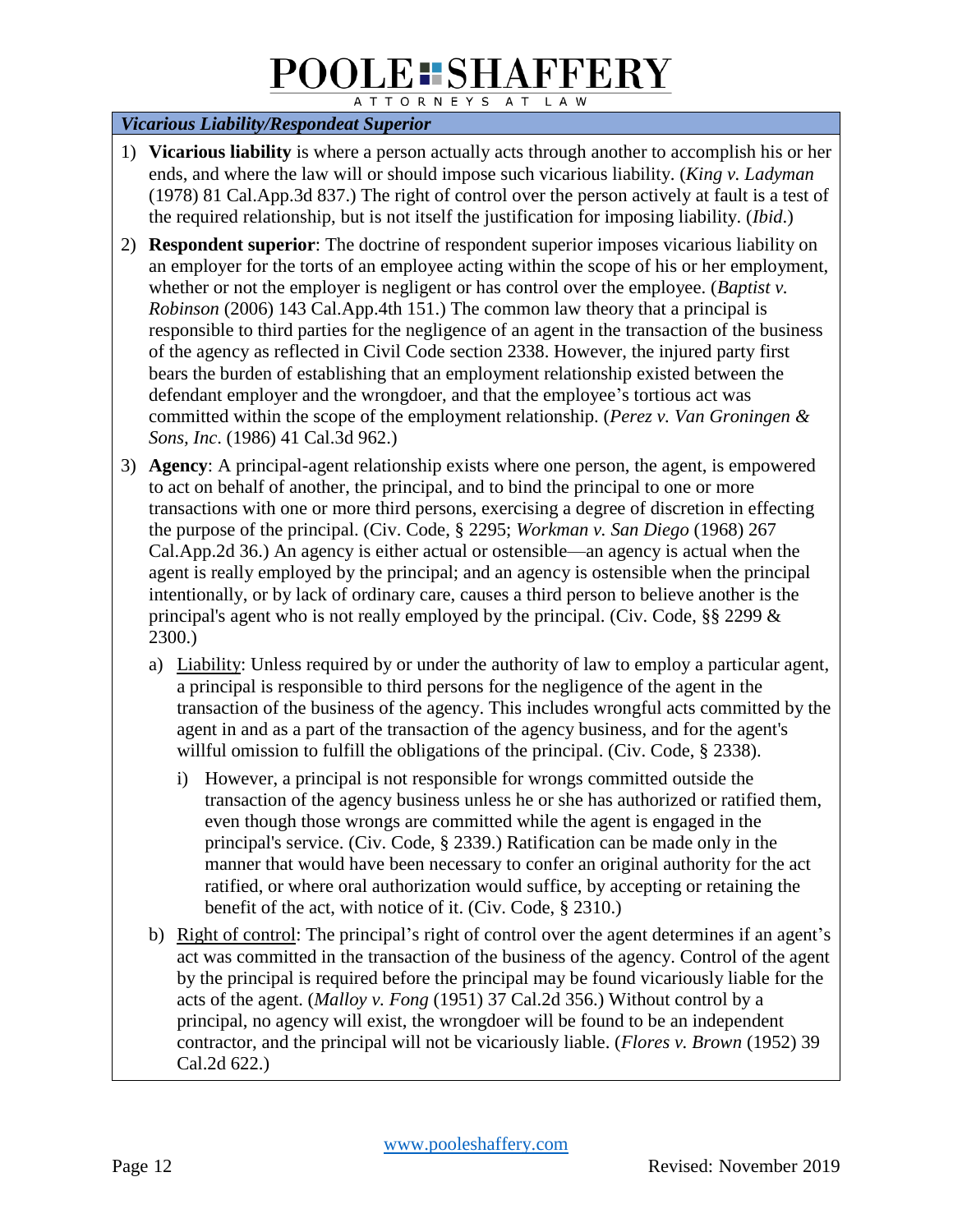i) However, where an agency relationship exists but the principal does not control the agent, there is authority limiting the principal's liability for the torts of the agent. Under this view, the court held in the context of ostensible agency and ostensible authority that a principal is not liable for physical harm caused by the negligent physical conduct of a nonemployee agent even during the performance of the principal's business. The rationale is that the principal does not have the right of control over the details of the nonemployee agent's conduct. (*Van Den Eikhof v. Hockey* (1978) 87 Cal.App.3d 900.)

#### 4) **Independent Contractor**

- a) An "independent contractor" is a person who renders service in the course of an independent employment or occupation, under the control of a principal as to the result of the work only and not as to the means by which the result is accomplished. (Lab. Code, § 3353.) It should be noted that California has specific tests for who is appropriately designated an independent contractor. (See *Dynamex Operations West v. Superior Court* (2018) 4 Cal.5th 903; Lab. Code, § 2750.3)
- b) As a general rule, a hirer of an independent contractor is not liable for physical harm caused to others by the act or omission of the independent contractor. (*J.L. v. Children's Institute, Inc.* (2009) 177 Cal.App.4th 388; *Bowman v. Wyatt* (2010) 186 Cal.App.4th 286; *Benson v. Superior Court* (2010) 185 Cal.App.4th 1179.) However, the non-liability of employers for the torts of independent contractors is now the exception and the so-called "general rule" will be followed only where no good reason is found for departing from it. (See *Widman v. Rossmoor Sanitation, Inc*. (1971) 19 Cal.App.3d 734 [stating that exceptions have almost emasculated general rule but citing examples where rule has been followed]; *American States Ins. Co. v. Progressive Cas. Ins. Co.* (2009) 180 Cal.App.4th 18 [holding that the exceptions to the general rule of non-liability are numerous].)
- c) Although a person cannot be an independent contractor and an employee to the same principal at the same time, the law is somewhat unclear when it comes to distinguishing between agents and independent contractors. Some cases state that agent and independent contractor are not necessarily exclusive legal categories. Under this view, a person can simultaneously be both an agent and an independent contractor. (*Mottola v. R. L. Kautz & Co*. (1988) 199 Cal.App.3d 98; *Van Den Eikhof v. Hocker* (1978) 87 Cal.App.3d.900.) Cases that treat agents and employees as synonymous terms and apply the standard of "control" for purposes of establishing vicarious liability of principals as well as employers, treat agents and independent contractors as mutually exclusive legal categories. (*Rogers v. Whitson* (1964) 228 Cal.App.2d 662.)
- d) **Exception — Peculiar Risk Doctrine**: One well recognized exception to the general rule that one who employs an independent contractor is not liable for injuries caused by the negligence of the contractor is found in the peculiar risk doctrine. Under this doctrine, one who employs an independent contractor to do work which the employer should recognize as likely to create, during its progress, a peculiar risk of physical harm to others unless special precautions are taken, is subject to liability for physical harm caused to others by the failure of the contractor to exercise reasonable care to take such precautions, even though the employer has provided for such precautions in the contract or otherwise. (*Privette v. Superior Court* (1993) 5 Cal.4th 689.)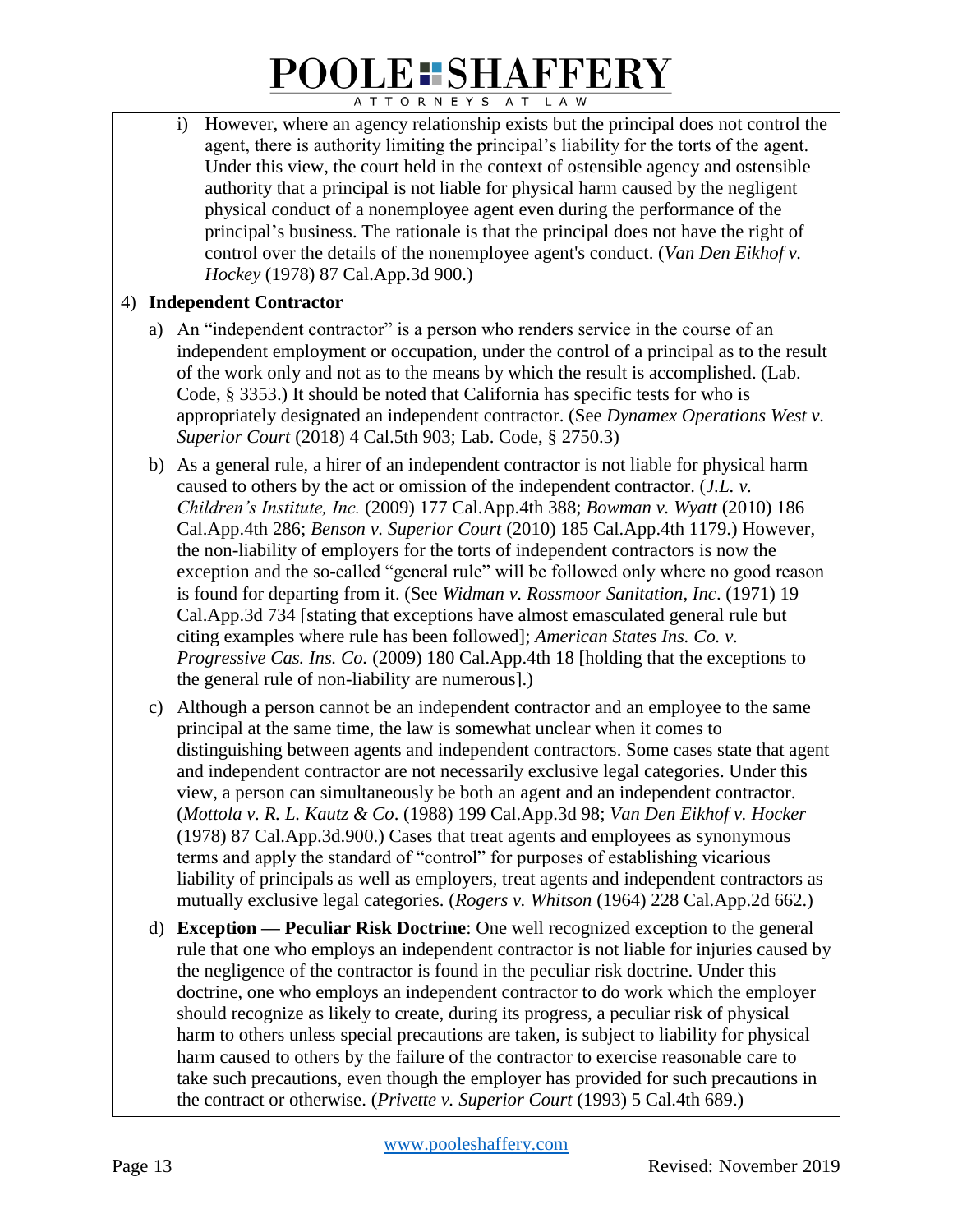e) **Exception — Non-Delegable Duty**: In addition, where the law imposes a definite, affirmative duty on a person by reason of a relationship with others, whether as an owner or proprietor of land or chattels or in some other capacity, such persons cannot escape liability for a failure to perform the duty imposed by entrusting it to an independent contractor. It is immaterial whether the duty regarded as non-delegable is imposed by statute, charter, or common law. (*Van Arsdale v. Hollinger* (1968) 68 Cal.2d 245, overruled on another aground by *Privette v. Superior Court* (1993) 5 Cal.4th 689.)

#### *Workers Compensation Exclusivity Rule*

- 1) Subject to limited exceptions, workers' compensation is the only remedy available to injured employees and their dependents against the employer or against any fellow employee responsible for physical or mental injuries or death "arising out of and in the course of employment." (See Lab. Code, §§ 3600-3602, 5300; *Shoemaker v. Myers* (1990) 52 Cal.3d 1, 18.)
- 2) Standard: Workers' compensation exclusivity applies only to claims for work-related death or physical, mental, or emotional injuries. Claims for purely economic loss, property, or contract damages incurred independent of any workplace injury are exempt from workers' compensation exclusivity. Also, claims for emotional distress caused by the employer's conduct in employment actions involving termination, promotions, demotions, criticism of work practices, negotiations as to grievances, etc., are deemed "part of the normal risk of employment" and hence subject to the exclusive remedy provisions of the workers' compensation law. (*Charles J. Vacanti, MD., Inc. v. State Comp. Ins. Fund* (2001) 24 Cal.4th 800, 814-1815.)
	- a) To be within the scope of employment, the incident giving rise to the injury must be an outgrowth of the employment, the risk of injury must be inherent in the workplace, or typical of or broadly incidental to the employer's enterprise. (*Torres v. Parkhouse Tire Service, Inc*. (2001) 26 Cal.4th 995, 1008.)
	- b) The legal analysis must also examine whether the acts or motives giving rise to the injury constitute "a risk reasonably encompassed within the compensation bargain." (*Charles J. Vacanti, MD., Inc. v. State Comp. Ins. Fund* (2001) 24 Cal.4th 800, 819- 820.) Further, the Workers' Compensation Act is liberally construed in the employee's favor. (*Department of Rehabilitation v. Workers' Comp. Appeals Bd.* (2003) 30 Cal.4th 1281, 1290.)
- 3) Applied to Co-Employees: With respect to workplace injuries caused by coworkers, workers' compensation is generally the exclusive remedy as well. The exclusivity rule, however, does not protect coworkers who commit: (1) a "willful and unprovoked physical act of aggression" with intent to injure within; or (2) when the injury or death is proximately caused by the intoxication of the other employee. (Lab. Code, § 3601, subd. (a); see *Torres v. Parkhouse Tire Service, Inc*. (2001) 26 Cal.4th 995; *Fretland v. County of Humboldt* (1999) 69 Cal.App.4th 1478, 1486-1487.) The employer will not be held liable for damages awarded against or for a liability incurred by such employee. (Lab. Code, §3601, subd. (b).) The employer may, however, be civilly liable for damages if it ratifies the coworker's tortious acts and thereby becomes a "joint participant" in the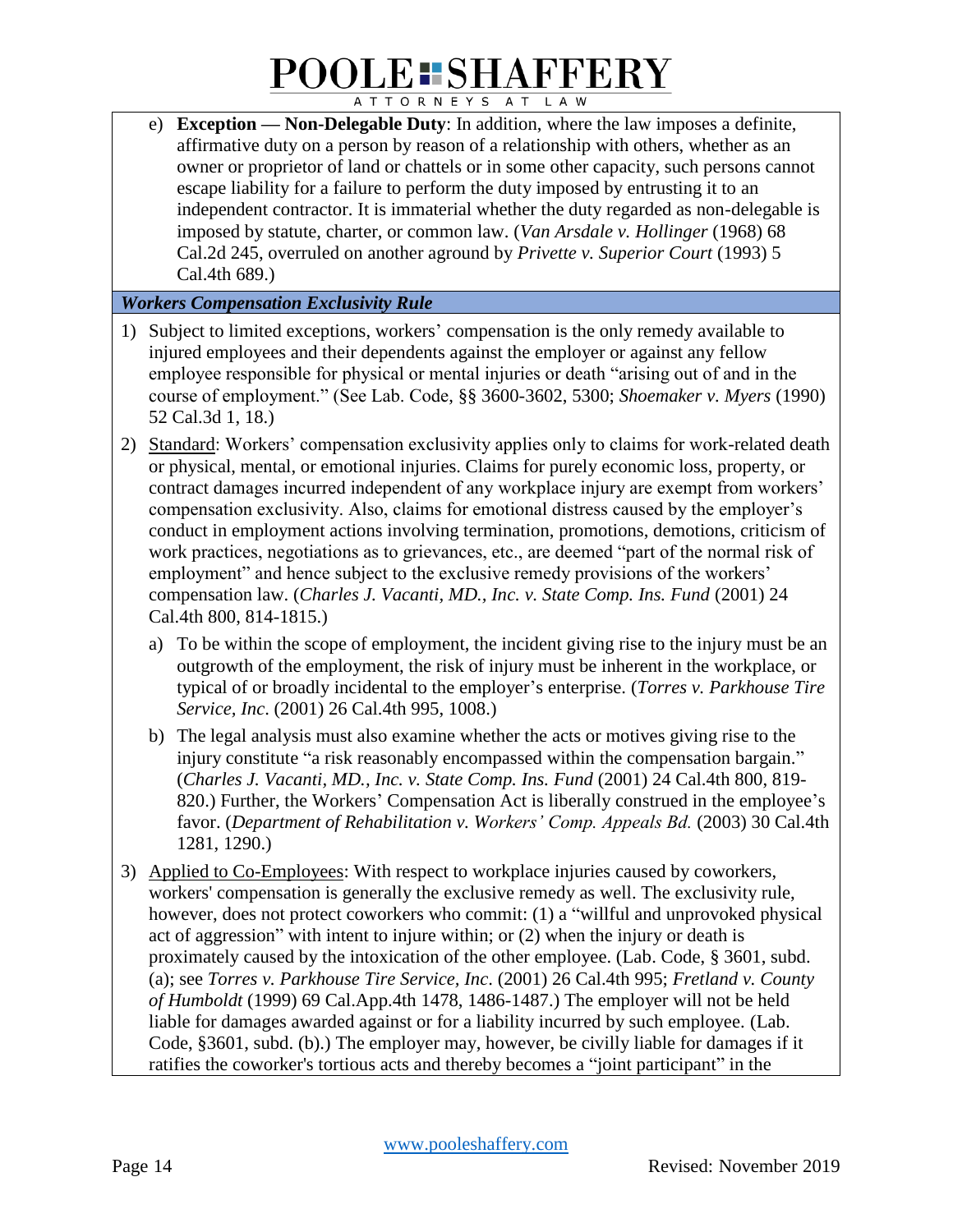assaultive conduct. (See *Fretland v. County of Humboldt* (1999) 69 Cal.App.4th 1478, 1489-1490.)

- 4) Exceptions to the Workers Compensation Exclusivity Rule: In some situations, an injured employee may maintain a civil action against his or her employer such as the following:
	- a) Physical assault by employer (Lab. Code, § 3602, subd. (b)(1); see *Hart v. National Mortgage & Land Co.* (1987) 189 Cal.App.3d 1420, 1430.)
	- b) Employer's fraudulent concealment of injury aggravates employee's injury: A damages action lies where the employee's injury is aggravated by the employer's fraudulent concealment of the existence of the injury and its connection it the employment (e.g. asbestosis cases). The employer's liability is limited, to damages proximately caused by the aggravation. The employer bears the burden of proof respecting apportionment of damages between the injury and any subsequent aggravation. (Lab. Code, § 3602, subd. (b)(2); see *Foster v. Xerox Corp.* (1985) 40 Cal.3d 306, 312.)
	- c) Product liability cases: A damages action lies against the employer where the employer's defective product is sold to a third person who thereafter provided the product for the employee's use. (Lab. Code, § 3602, subd. (b)(3); see *Behrens v. Fayette Manufacturing Co.* (1992) 4 Cal.App.4th 1567,1574-1575.)
	- d) Employer is uninsured: If an employer lacks workers' compensation insurance, they will be exposed to possible actions for civil damages (Lab. Code, § 3706; *Hernandez v. Chavez Roofing, Inc.* (1991) 235 Cal.App.3d 1092, 1094-1095.)

#### **DAMAGES**

*Statutory Caps on Damages*

California does not have a general statutory cap on damages. The only exception to this general rule applies to actions for professional negligence against a medical care provider, for which noneconomic damages are capped at  $$250,000 - also commonly referred to as$ "MICRA." (Civ. Code, § 3333.2.)

*Compensatory Damages for Bodily Injury*

- 1) Every person who suffers loss or harm in person or property from the unlawful act or omission of another may recover monetary damages for that detriment from the person at fault. (Civ. Code, §§ 3281 & 3282.) Any party injured by the breach of an obligation not arising from contract is entitled to an amount in compensation for all the detriment proximately caused by the injury, whether it could have been anticipated or not. (Civ. Code, § 3333.)
- 2) A "plaintiff's remedy in tort is compensatory in nature and damages are generally intended not to punish a negligent defendant but to restore an injured person as nearly as possible to the position he or she would have been in had the wrong not been done." (*Turpin v. Sortini* (1982) 31 Cal.3d 220, 232.) Compensatory damages for bodily injury or death are for "injury caused by pain, suffering, inconvenience, loss of wages or other compensation and for expenditures by the insured for treatment of injuries received." (*California State Auto. Assn Inter-Ins. Bureau v. Carter* (1985) 164 Cal.App.3d 257, 261.)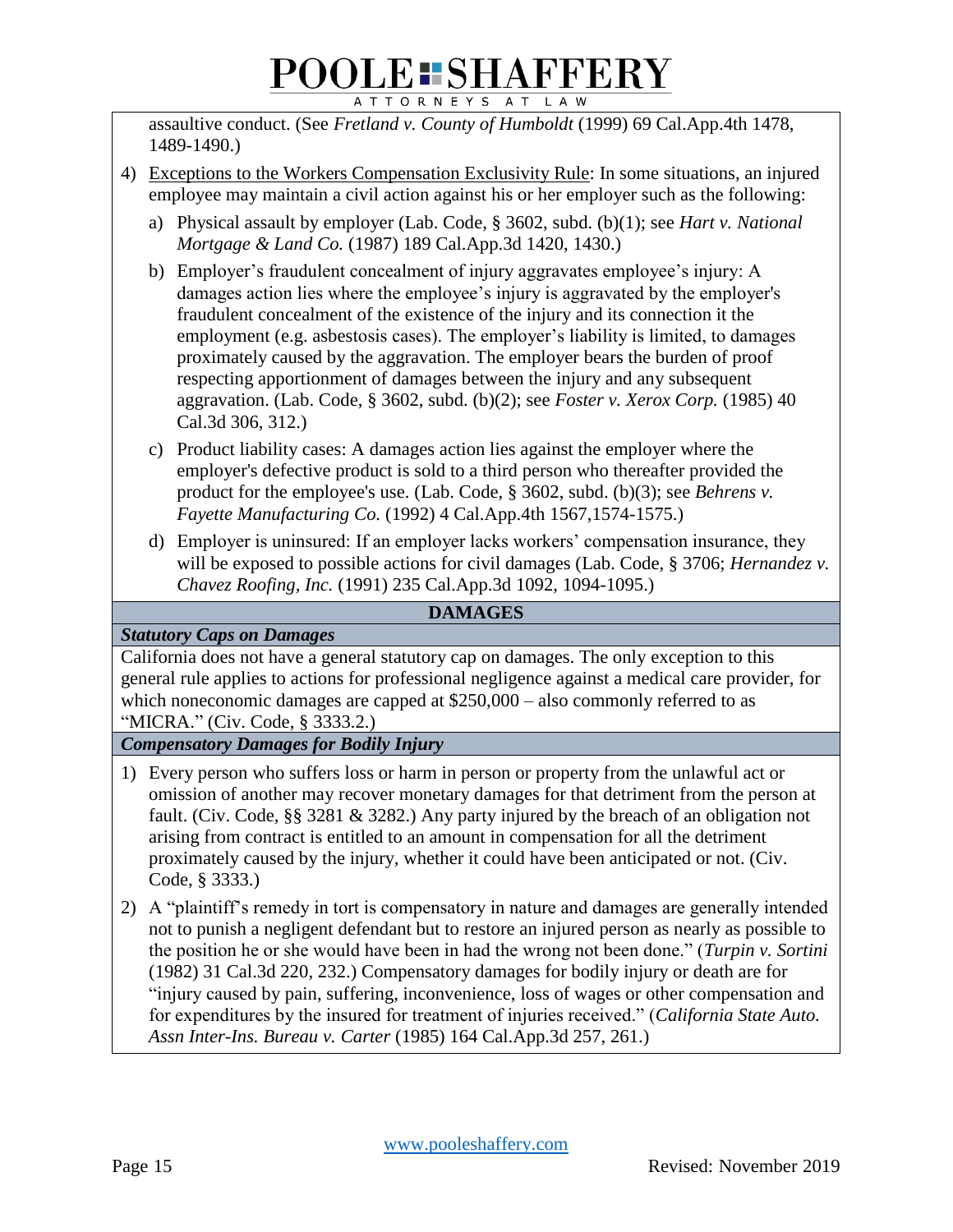- 3) Once a defendant;s liability for a tort has been established, the plaintiff is entitled to recover for any loss reasonably likely to occur in the future, as well as any loss incurred prior to the trial. (Civ. Code, § 3283.)
- 4) **Non-Economic Damages**: Non-economic damages means subjective, non-monetary losses including, but not limited to, pain, suffering, inconvenience, mental suffering, emotional distress, loss of society and companionship, loss of consortium, injury to reputation and humiliation (Civ. Code, § 1431.2, subd. (b)(2).)
- 5) **Economic Damages:** Economic damages means objectively verifiable monetary losses including medical expenses, loss of earnings, burial costs, loss of use of property, costs of repair or replacement, costs of obtaining substitute domestic services, loss of employment and loss of business or employment opportunities. (Civ. Code, § 1431.2, subd. (b)(1).)
- 6) **Considerations for Personal Injury Cases**: In assessing general damages in a personal injury action, the jury should consider all relevant circumstances, including the age and sex of the injured person, his physical condition before and after the injury, the extent, severity and duration of bodily and mental suffering caused by the injury, and any impairment of earning capacity resulting therefrom. (*Roedder v. Rowley* (1946) 28 Cal.2d 820, 822.)

#### *Collateral Source*

- 1) Generally, under the "collateral source rule," the defendant's liability is not reduced by the plaintiff's medical expense recoveries from the plaintiff's own insurance carriers (but see section 3333.1 of the Civil Code regarding professional negligence actions against health care providers and section 985 of the Government Code regarding government entity defendant's right to "verdict adjustment" to reflect collateral source benefits). Therefore, the plaintiff's insurance policies should be reviewed for applicable medical pay coverage.
- 2) Collateral source rule does not bar the introduction of medical bills paid by the plaintiff's health care insurance carrier. A plaintiff's "reasonable" compensation for past medical expenses may not exceed the amount actually paid or incurred (whether by plaintiff directly or by private insurance, Medi-Cal, plaintiff's employer or any "collateral source"). Where the plaintiff's medical insurer negotiates an amount lower than the medical provider's ordinary rates, the plaintiff may not recover the "negotiated amount differential." This is so even if the full or ordinary rates arguable represent the "reasonable value" of the medical services. (*Howell v. Hamilton Meats & Provisions, Inc.* (2011) 52 Ca1.4th 541, 560-567.)

#### *Pre-Judgment/Post-Judgment Interest*

- 1) Pre-judgment interest
	- a) Liquidated claims: persons entitled to recover "damages certain or capable of being made certain by calculation are entitled to interest from the time the right to recover arises." (Civ. Code, § 3287, subd. (a); see *Cortez v. Purolator Air Filtration Products Co.* (2000) 23 Cal.4th 163, 174-175.)
	- b) Unliquidated contract claims: persons entitled to damages based on a contract claim that was unliquidated (i.e. not certain) until the judgment was rendered may recover interest thereon from whatever date the court may fix, but not earlier than the filing of the action. (Civ. Code, § 3287, subd. (b); *Lewis C. Nelson & Sons, Inc. v. Clovis Unified School Dist.* (2001) 90 Cal.App.4th 64, 72.)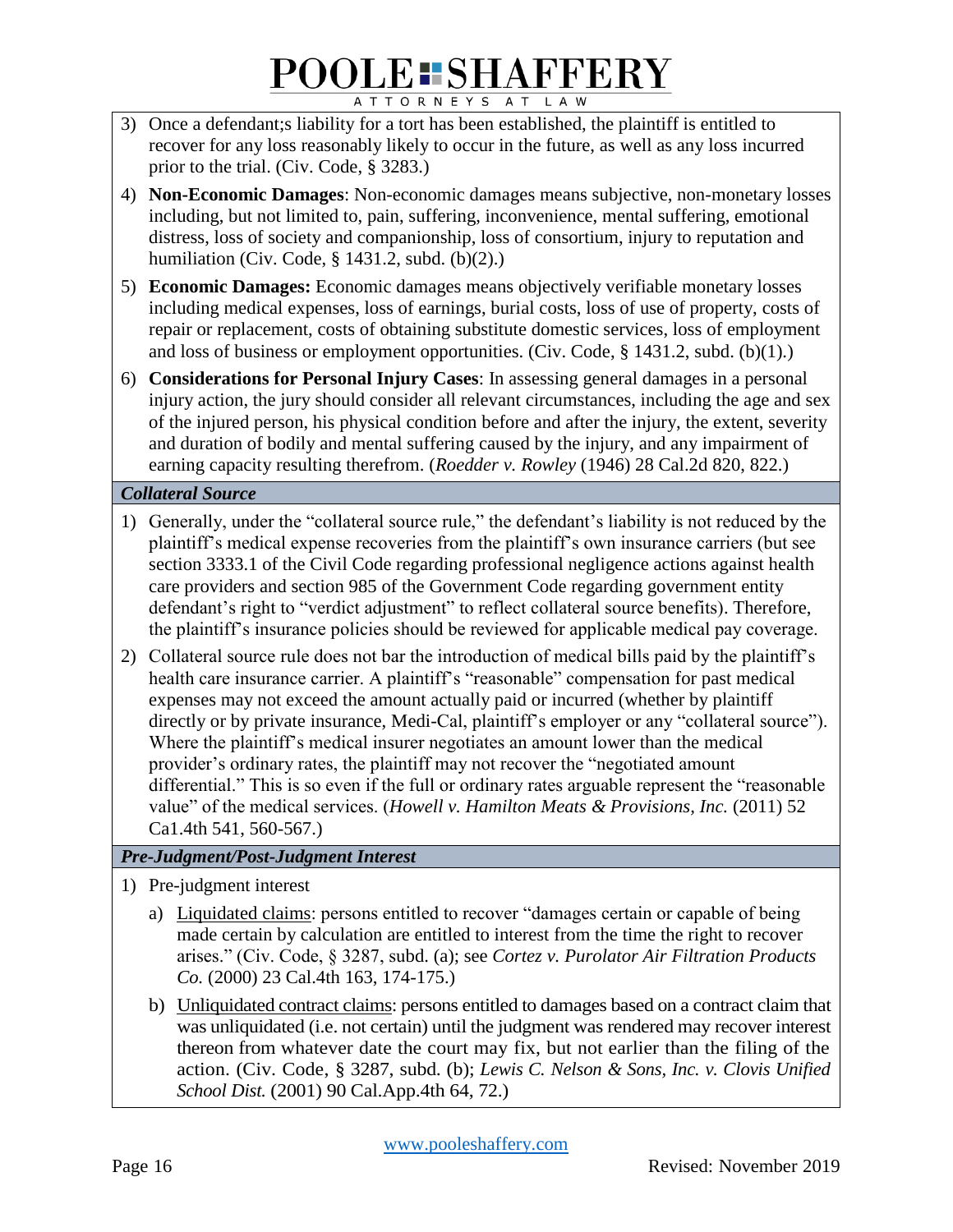- c) Unliquidated tort claims: "In an action for breach of an obligation not arising from contract, and in every case of oppression, fraud or malice, interest may be given in the discretion of the jury." (Civ. Code, § 3288.)
- 2) Post-judgment interest
	- a) Generally, in civil actions, judgments bear interest at the legal rate of 10% from the date of entry until the judgment is satisfied or reviewed. (Cal. Const., art. XV, § 1(2); Code Civ. Proc., § 685.010.)

#### *Damages for Emotional Distress*

- 1) **Emotional distress**: Compensatory damages for personal injuries include reasonable compensation for pain and suffering, past and future. Emotional distress damages recoverable as an element of pain and suffering are distinguished from those damages recoverable in actions for the intentional or negligent infliction of emotional distress.
	- a) In order to recover damages for the intentional or negligent infliction of emotional distress, a plaintiff must plead and prove the specific elements of these torts. However, damages for emotional distress as an element of pain and suffering are generally available where a cause of action is otherwise established and distress naturally ensues from the acts complained of. (*State Rubbish Collectors Ass'n v. Siliznoff* (1952) 38 Cal.2d 330.)
	- b) Emotional distress as an element of pain and suffering is an accepted item of damage that may be recovered in actions for: (1) assault and battery; (2) abuse of process; (3) false arrest and false imprisonment; (4) libel; (5) invasion of privacy; (6) nuisance; (7) trespass; (8) sexual harassment, assault, or battery; (9) breach of insurer's duty of good faith and fair dealing; (10) bad faith contract action; (11) wrongful termination; (12) malicious prosecution of civil action; (13) real estate fraud and breach of fiduciary relationship; (14) willful violation of automatic stay.
	- c) In order to recover emotional distress damages, the injury suffered must be severe. In other words, the emotional injury must be substantial or enduring as opposed to trivial or transitory. (*Pintor v. Ong* (1989) 211 Cal.App.3d 837.)
	- d) Standard: The general rule of damages in tort is that for the breach of an obligation the injured party may recover for all detriment proximately caused, whether it could have been anticipated or not. (Civ. Code, § 3333). Accordingly, a plaintiff is entitled to recover damages for all mental suffering proximately caused for whatever length of time his or her mental suffering continues. (*Crisci v. Security Ins. Co*. *of New Haven, Conn.* (1967) 66 Cal.2d 425.)
	- e) There is some conflict in the courts as to whether emotional distress damages are available in the absence of other compensable damages. In two cases, the Supreme Court has allowed plaintiffs to go forward with negligence actions where the only harm alleged was serious emotional distress. (*Molien v. Kaiser Foundation Hospitals* (1980) 27 Cal.3d 916; *Marlene F. v. Affiliated Psychiatric Medical Clinic, Inc.* (1989) 48 Cal.3d 583.) One Court of Appeal case, on the other hand, has held that in order to recover, a plaintiff must have substantial damages apart from emotional distress. (*Andersen v. Pacific Bell* (1988) 204 Cal.App.3d 277.) This case has been criticized for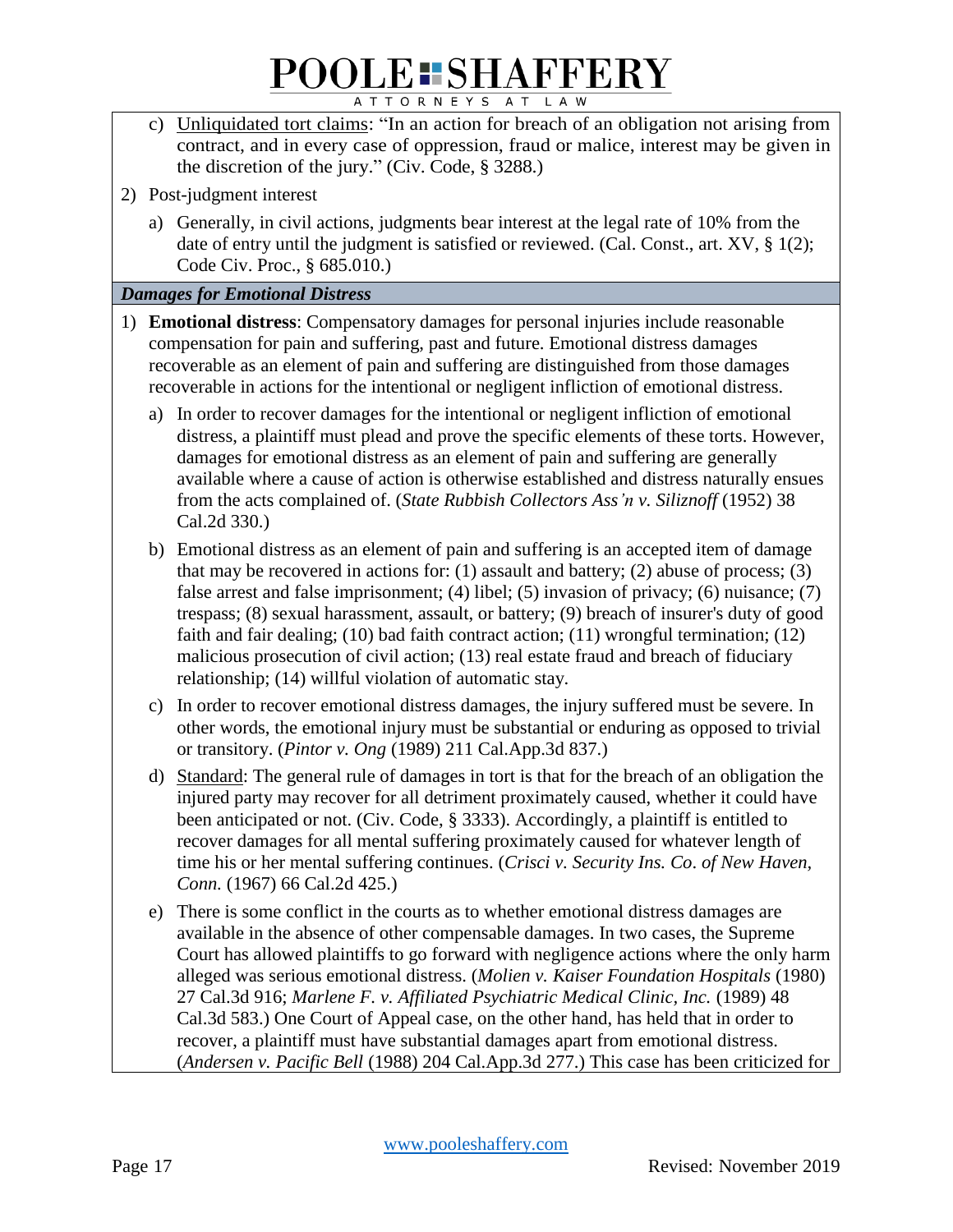its divergence from Supreme Court authority. (*Pintor v. Ong* (1989) 211 Cal.App.3d 837.)

#### 2) **Negligent Infliction of Emotional Distress**

- a) The negligent causing of emotional distress is not an independent tort but the tort of negligence. The traditional elements of duty, breach of duty, causation, and damages apply. (*Marlene F. v. Affiliated Psychiatric Medical Clinic, Inc.* (1989) 48 Cal.3d 583.)
- b) Standard: as set forth in *Thing v. La Chusa* (1989) 48 Cal 3d 644, a plaintiff may recover damages for emotional distress caused by observing the negligently inflicted injury of a third person if the plaintiff:
	- i) is closely related to the injury victim;
	- ii) is present at the scene of the injury-producing event at the time it occurs and is then aware that it is causing injury to the victim; and
	- iii) as a result suffers serious emotional distress, a reaction beyond that which would be anticipated in a disinterested witness and which is not an abnormal response to the circumstances.
- c) Physical injury is no longer a prerequisite to recovery. (*Molien v. Kaiser Foundation Hospitals* (1980) 27 Cal.3d 916.)

#### 3) **Initial Infliction of Emotional Distress**

- a) Standard: A cause of action for intentional infliction of emotional distress exists when there is
	- i) extreme and outrageous conduct by the defendant with the intention of causing, or reckless disregard of the probability of causing, emotional distress;
	- ii) the plaintiff's suffering severe or extreme emotional distress; and
	- iii) actual and proximate causation of the emotional distress by the defendant's outrageous conduct.'
- 4) The "outrageous act" element of the claim means the defendant's conduct was so extreme as to "exceed all bounds of decency usually tolerated in a civilized society." (*Potter v. Firestone Tire & Rubber Co*. (1993) 6 Cal.4th 965, 1001; *Christensen v. Superior Court* (1991) 54 Cal.3d 868, 903.)
- 5) And the defendant's conduct must be "intended to inflict injury or engaged in with the realization that injury will result." (*Hughes v. Pair* (2009) 46 Cal.4th 1035, 1050–1051).
- 6) "Severe" emotional distress means emotional distress of such substantial quality or enduring quality that no reasonable person in civilized society should be expected to endure it. (so extreme as to "exceed all bounds of decency usually tolerated in a civilized society." (*Potter v. Firestone Tire & Rubber Co*. (1993) 6 Cal.4th 965, 1004.)

*Wrongful Death versus Survival Action Damages*

1) Wrongful Death Damages: Under a wrongful death cause of action, the specified heirs are entitled to recover damages on their own behalf for the loss they have sustained by reason of decedent's death. Wrongful death damages include funeral and burial costs and loss of support. (See *Corder v. Corder* (2007) 41 Cal.4th 644, 651; *Fitch v. Select Products Co*. (2005) 36 Cal.4th 812, 819.)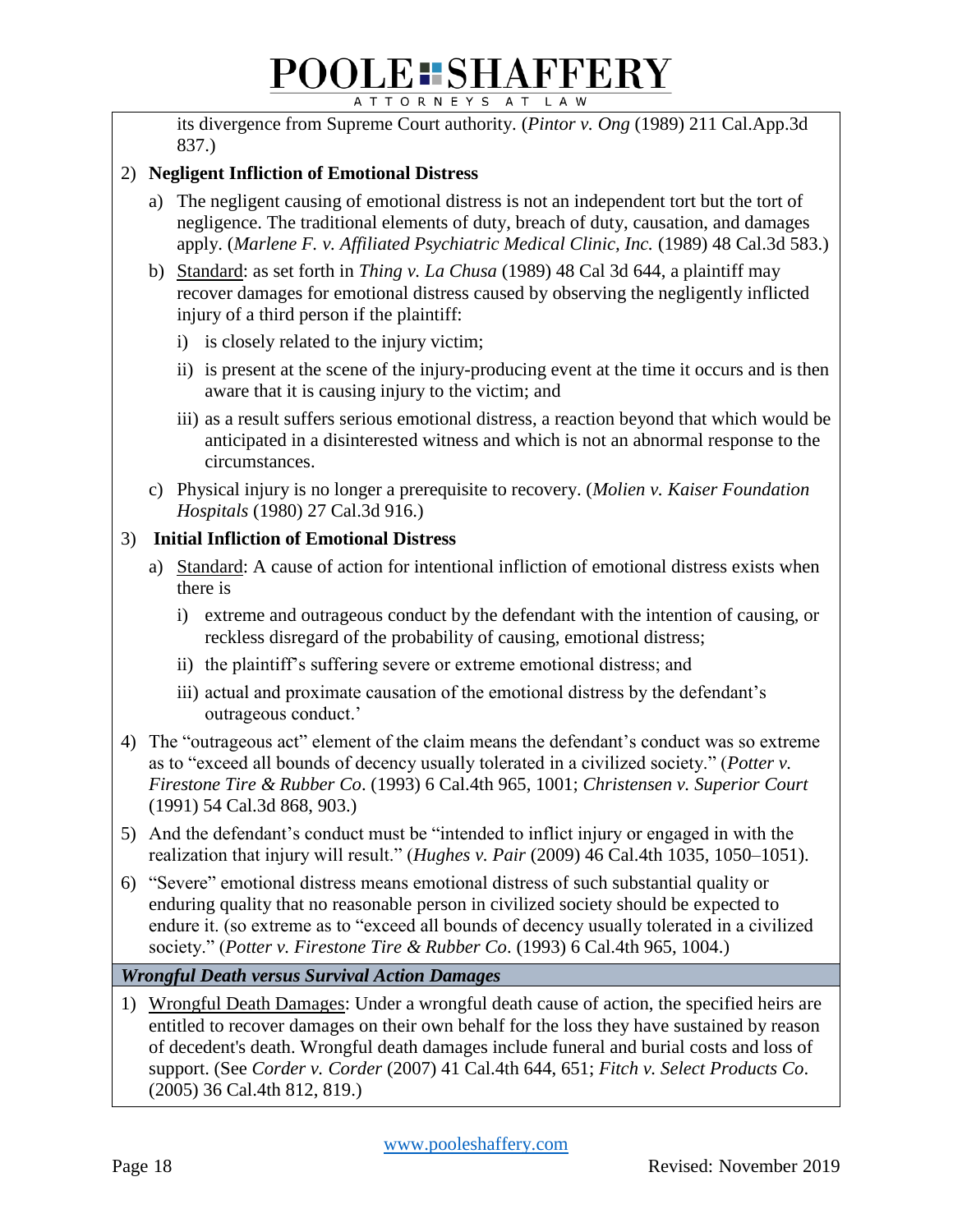2) Survival Action Damages: All decedent's pecuniary damages incurred prior to death (e.g. medical expenses and los earnings), as well as punitive damages are recoverable by decedent's estate. However, the estate is not entitled to an award for decedent's pain, suffering, or disfigurement. (Code Civ. Proc., § 377.34; see *County of Los Angeles v. Superior Court* (*Schonert*) (1999) 21 Cal.4th 292, 295-296; and *Gailing v. Rose, Klein & Marias* (1996) 43 Cal.App.4th 1570, 1577 [trial court has an obligation to instruct jury *sua sponte* that pain and suffering damages are not recoverable in a survival action].)

#### *Punitive Damages*

- 1) Punitive damages are governed by Civil Code section 3294, which states that in any "action for the breach of an obligation not arising from contract," punitive damages are available if "the defendant has been guilty of oppression, fraud, or malice provides" based upon "clear and convincing evidence." I
- 2) **Malice**: means conduct which is intended by the defendant to cause injury to the plaintiff or despicable conduct which is carried on by the defendant with a willful and conscious disregard of the rights or safety of others.
- 3) **Oppression**: means despicable conduct that subjects a person to cruel and unjust hardship in conscious disregard of that person's rights.
- 4) **Fraud**: means an intentional misrepresentation, deceit, or concealment of a material fact known to the defendant with the intention on the part of the defendant of thereby depriving a person of property or legal rights or otherwise causing injury.
- 5) Any other findings made under Civil Code section 3294, subdivision (b), must be made by clear and convincing evidence. (*Barton v. Alexander Hamilton Life Ins. Co. of America* (2003) 110 Cal.App.4th 1640, 1644.)

*Diminution of Value of Damaged Vehicle*

- 1) The recovery for tort damages for a vehicle is limited to the difference between the fair market value of the vehicle before the loss and its value after the loss. It does not matter if this amount is enough to replace the vehicle. (See *Moran v. California Dept of Motor Vehicles* (2006) 139 Cal.App.4th 688; *Pacific Gas & Electric Co. v. Monteer* (1997) 66 Cal. App. 3d 809.)
- 2) However, there is no first-party right to diminution of value. Once a vehicle is repaired to pre-accident condition, the insurance carrier's duty is discharged. (See *Ray v. Farmers Ins. Exchange* (1998) 200 Cal.App.3d 1411.)

*Loss of Use of Motor Vehicle*

In California, a person whose car is damaged in an auto accident is entitled to recover damages for the loss of use of their vehicle. In order to recover these damages, a party must prove the reasonable cost to rent a similar vehicle for the amount of time reasonably necessary to repair or replace the vehicle. (See *Valencia v. Shell Oil Co*. (1944) 23 Cal.2d 840.)

#### **EVIDENTIARY ISSUES**

*Exclusion of Traffic Collision Report and Traffic Citations*

- 1) **Traffic Collision Report**: Vehicle Code section 20013 precludes the admissibility of the traffic collision report as evidence in any trial, civil or criminal, arising out of an accident.
- 2) **Traffic Citations Issued in Subject Incident**: It is a general rule that a judgment in a criminal prosecution (i.e., traffic citation) may not be received in a civil action to establish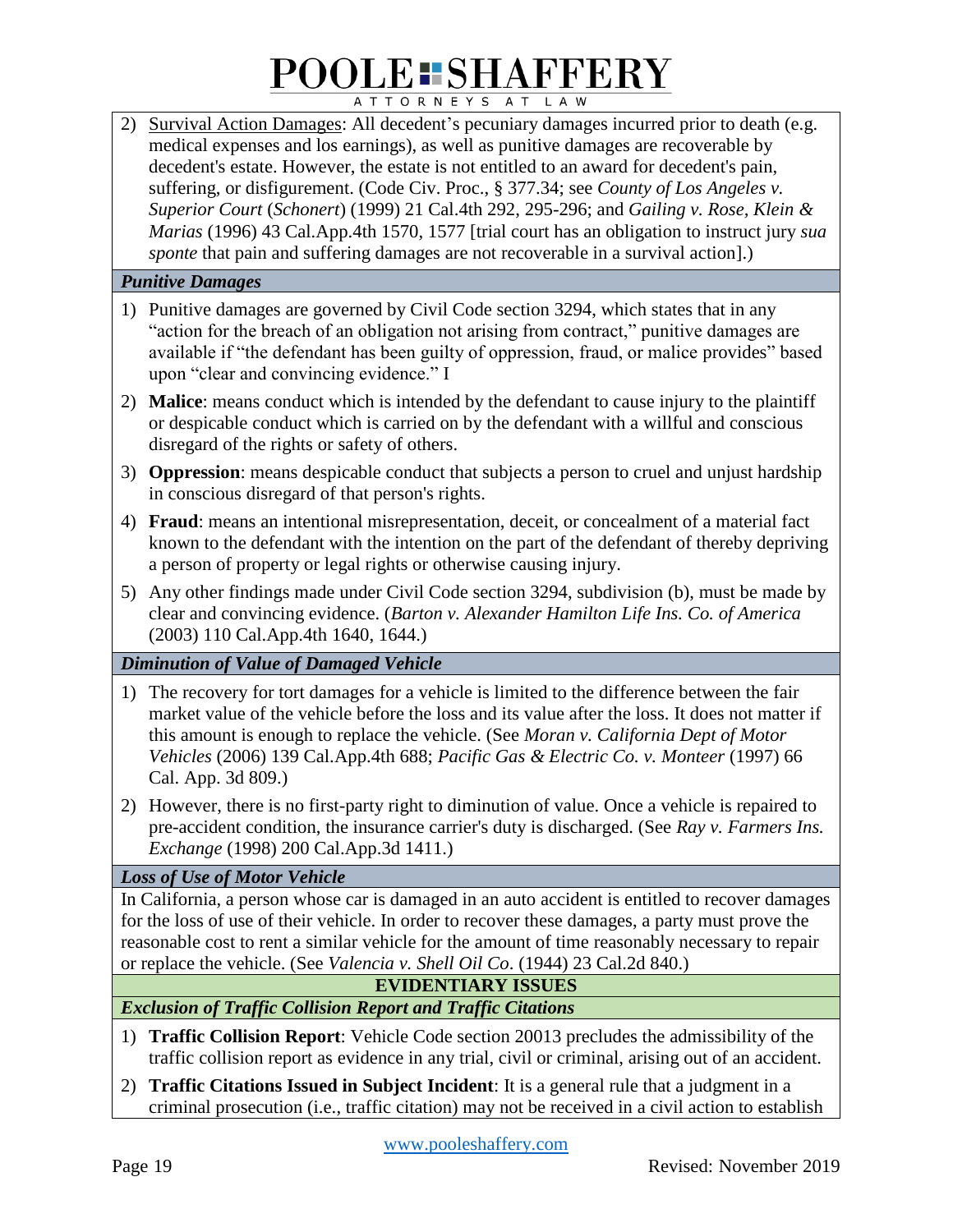the truth of the facts in which it was rendered. (See *Rendall v. Thompson* (1952) 108 Cal.App.2d 662.)

#### *Testimony of Investigating Police Officer*

A police officer's opinion is not admissible unless based on facts observed by the officer at the scene of the accident. (See *Hodges v. Severns* (1962) 201 Cal.App.2d 99.) However, an investigating police officer may be permitted to testify regarding causation if it can be demonstrated that they are competent to do so. "It is generally established that traffic officers whose duties include investigations of automobile accidents are qualified experts and may testify concerning their opinions as the various factors involved in such accidents, based on their own observations." (*Hart v. Wielt* (1970) 4 Cal.App.3d 224, 229.)

*Failure of Motorcyclist to Wear a Helmet*

- 1) Vehicle Code section 27803 requires that a driver and passenger must wear a safety helmet meeting requirements established pursuant to Vehicle Code section 27802 when riding a motorcycle, motor driven cycle, or motorized bicycle.
- 2) Similar to a plaintiff's failure to wear a seatbelt, defendants may present evidence that plaintiff failed to wear a motorcycle helmet and that had plaintiff worn a helmet, injury would have been avoided or less severe. (See *Housely v. Godinez* (1992) 4 Cal.App.4th 737.)

*Evidence of Alcohol or Drug Intoxication*

- 1) Intoxication is not negligence as a matter of law, but it is a circumstance for a jury to consider in determining whether such intoxication was contributing cause of an injury and is also a question of fact for the jury. (See *Pittman v. Boiven* (1967) 249 Cal.App.2d 207; *Barr v. Scott* (1955) 134 Cal.App.2d 823.)
- 2) However, in order to submit to a jury that a party was intoxicated, there must be a foundational showing that the driver was "under the influence" at the time of incident. Otherwise, the Court has the right to exclude the evidence of a party having consumed alcohol pursuant to its authority under Evidence Code section 352 (similar to Federal Rules of Evidence Rule 403). (See *Linde v. Emmick* (1936) 16 Cal.App.2d 676.)

#### *Expert Testimony*

- 1) Rule: If a witness is testifying as an expert, his testimony in the form of an opinion is limited to such an opinion as is:
	- a) Related to a subject that is sufficiently beyond common experience that such opinion& would assist the trier of fact; and
	- b) Based on matter (including his special knowledge, skill, experience, training, and education) perceived by or personally known to the witness or made known to him at or before the hearing, whether or not admissible, that is of a type that reasonably may be relied upon by an expert in forming an opinion upon the subject to which his testimony relates, unless an expert is precluded by law from using such matter as a basis for his opinion. (Evid. Code, § 801.)
- 2) Expert testimony is admissible only when required or permissible.
	- a) **Required**: Expert testimony is required whenever proof of an element of the cause of action or defense calls for testimony that is outside an ordinary person's common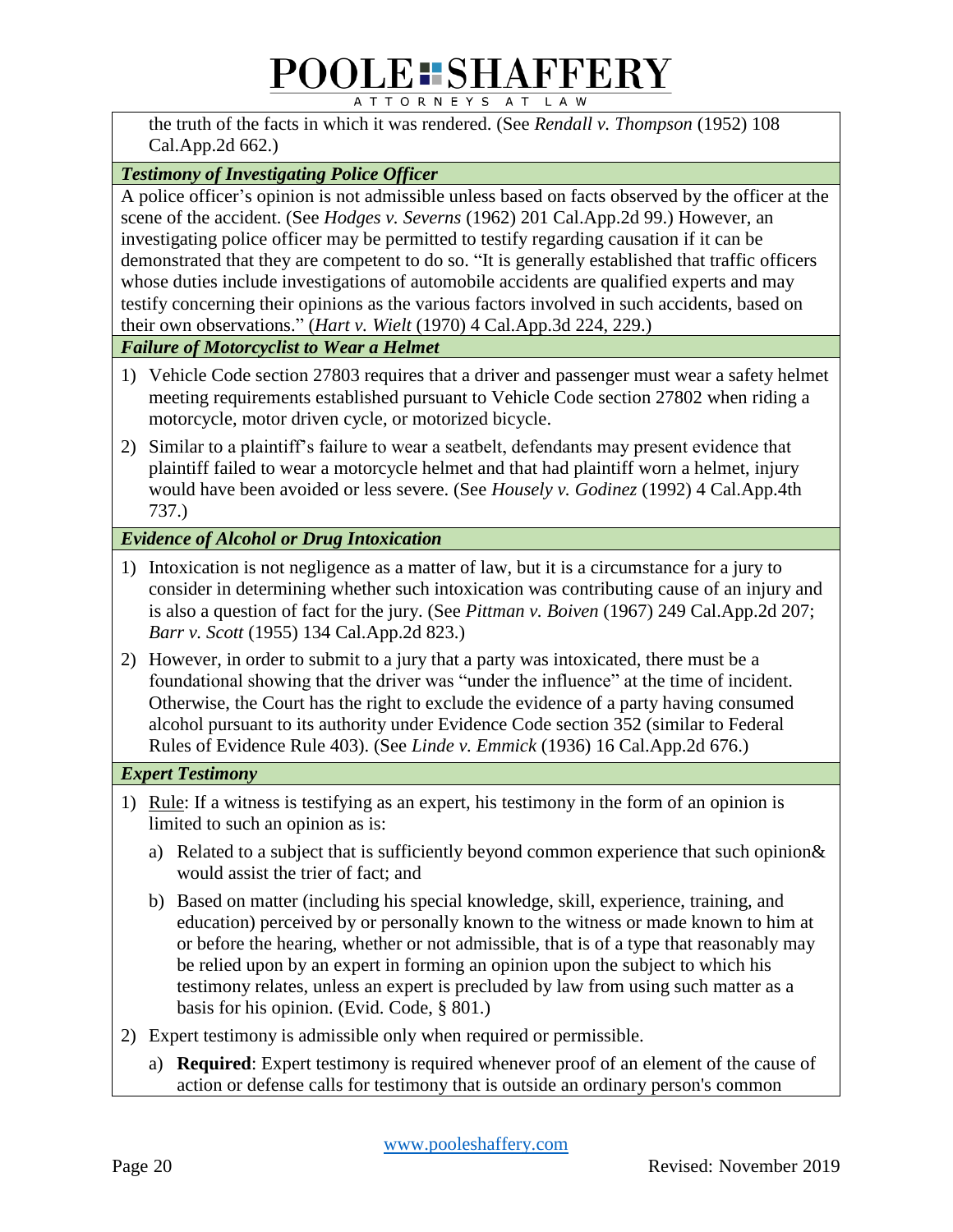## **POOLE SHAFFERY**

ATTORNEYS AT LAW

knowledge. (*People v. McDonald* (1984) 37 Cal.3d 351, 366, overruled on another ground in *People v. Mendoza* (2000) 23 Cal.4th 896.)

- i) Examples: professional standard of care/causation, specialists, emergency medical care, causation based on scientific knowledge, reliability of scientific evidence.
- ii) Exception: Expert testimony is inadmissible where negligence is obvious to lay persons or where negligence has been admitted, issues of law, or matters of common experience.
- b) **Permissible**: Expert testimony is helpful and therefore, permissible, where the subject matter is sufficiently beyond the scope of common experience to be of assistance to the trier of fact. (*People v. McDonald* (1984) 37 Cal.3d 351, overruled on another ground in *People v. Mendoza* (2000) 23 Cal.4th 896.)
	- i) Examples: Reliability of eyewitness identifications, negligence, causation, future wage loss, present value of future payments, value of real or personal property, attorney fees, bad faith, etc.
- 3) Requirements for admissibility of expert opinion: Per Evidence Code section 801, there are three distinct requirements for admissibility of expert opinion testimony:
	- a) The subject matter must be "sufficiently beyond common experience" that the opinion would assist the jury;
	- b) The witness must have appropriate qualifications, i.e. some special knowledge, training or experience in that subject matter; and
	- c) The opinion must be based on reliable matter.
- 4) California does not follow *Daubert*: The California Supreme Court rejected *Daubert* and reconfirmed the more "conservative" approach enunciated in *People v. Kelley* known as the *Kelly* factors. (*People v. Leahy* (1994) 8 Ca1.4th 587, 604.)
	- a) **Kelly factors**: Under the Kelly rule, expert testimony deduced from novel scientific principles may be admissible if the proponent of the evidence makes a preliminary showing of general acceptance of the new technique in the relevant scientific community.
		- i) Must establish reliability of the method in general;
		- ii) Must establish that the evidence is furnished by a properly qualified expert; and
		- iii) Must establish the use of proper scientific procedures in the particular case.
- 5) Trial court acts as gatekeeper: Under California law, the trial court acts as a gatekeeper to exclude expert opinion testimony that is (1) based on matter of a type on which an expert may not reasonably rely, (2) based on reasons unsupported by the material on which the expert relies, or (3) speculative. In determining the admissibility of an expert opinion, the court does not resolve scientific controversies or choosing between competing expert opinions. (*Sargon Enterprises, Inc. v. University of Southern California* (2012) 55 Cal.4th 747.)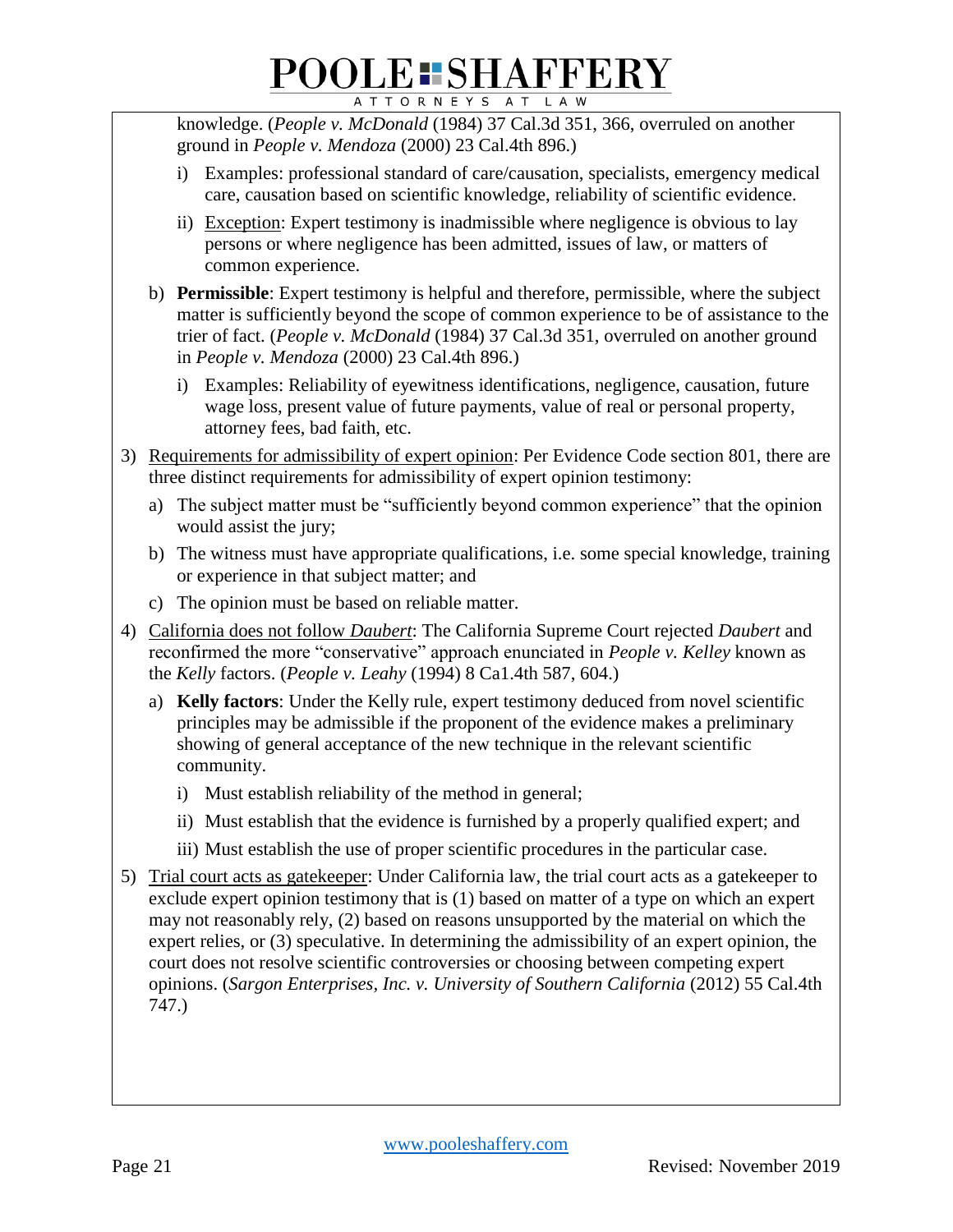#### *Collateral Source*

- 1) Collateral source payments such as those under medical or disability insurance may be excluded pursuant to the court's authority to exclude evidence that is irrelevant (Evid. Code § 350); or prejudicial (Evid. Code, § 352.)
- 2) Exception: Collateral source rule does not bar the introduction of medical bills paid by the plaintiff's health care insurance carrier. A plaintiff's "reasonable" compensation for past medical expenses may not exceed the amount actually paid or incurred (whether by plaintiff directly or by private insurance, Medi-Cal, plaintiff's employer or any "collateral source"). Where the plaintiff's medical insurer negotiates an amount lower than the medical provider's ordinary rates, the plaintiff may not recover the "negotiated amount differential." This is so even if the full or ordinary rates arguable represent the "reasonable value" of the medical services. (*Howell v. Hamilton Meats & Provisions, Inc.* (2011) 52 Ca1.4th 541, 560-567.)

#### *Recorded Statements*

- 1) A recorded statement may be admissible under Evidence Code sections 1250 and 1251, as either evidence of an existing state of mind, emotion, or physical sensation or as evidence of state of mind, emotion, or physical sensation at the time the statement was taken.
- 2) In order to have a recorded statement admitted under Evidence Code section 1250, a party must show (1) the declarant's state of mind, emotion, or physical sensation are at issue in the action; and (2) the statement is offered to prove or explain acts of conduct of the declarant.
- 3) In order to have a recorded statement admitted under Evidence Code section 1251, a party must show (1) the declarant is unavailable as a witness; and (2) the evidence is offered to prove prior state of mind, emotion, or physical sensation and not to prove any fact.
- 4) An insurance company may raise privilege to attempt to protect the statements. The counsel representing the insured may raise attorney-client privilege (see Evid. Code, § 954) as well as attorney work product if the recorded statement was gathered in anticipation of litigation. However, the California courts have employed the "dominant purpose" test in determining if something qualifies as either attorney client or attorney work product when communication can have more than one purpose. (See *Costco Wholesale Corp. v. Superior Court* (2009) 47 Cal.4th 725; *2,002 Ranch v. Superior Court*  (2003) 113 Cal.App.4th 1377, overruled on another ground in *Costco Wholesale Corp. v. Superior Court* (2009) 47 Cal.4th 725; *Wellpoint Health Networks, Inc. v. Superior Court* (1997) 59 Cal.App.4th 110.) The " 'dominant purpose' test not only looks to the dominant purpose for the communication, but also to the dominant purpose of the attorney's work." (*2,002 Ranch v. Superior Court* (2003) 113 Cal.App.4th 1377, 1390-1391, overruled on another ground in *Costco Wholesale Corp. v. Superior Court* (2009) 47 Cal.4th 725.)

#### *Prior Convictions*

1) In allowing in a prior conviction, the Court must perform a weighing function pursuant to Evidence Code section 352, to determine that if the allowance of the prior conviction is more prejudicial than probative. (See *Robbins v. Wong* (1994) 27 Cal.App.4th 274; *Clemmer v. Hartford Insurance Co.* (1978) 22 Cal.3d 865, 879, overruled on another ground in *Ryan v. Rosenfield* (2017) 3 Cal.5th 124.)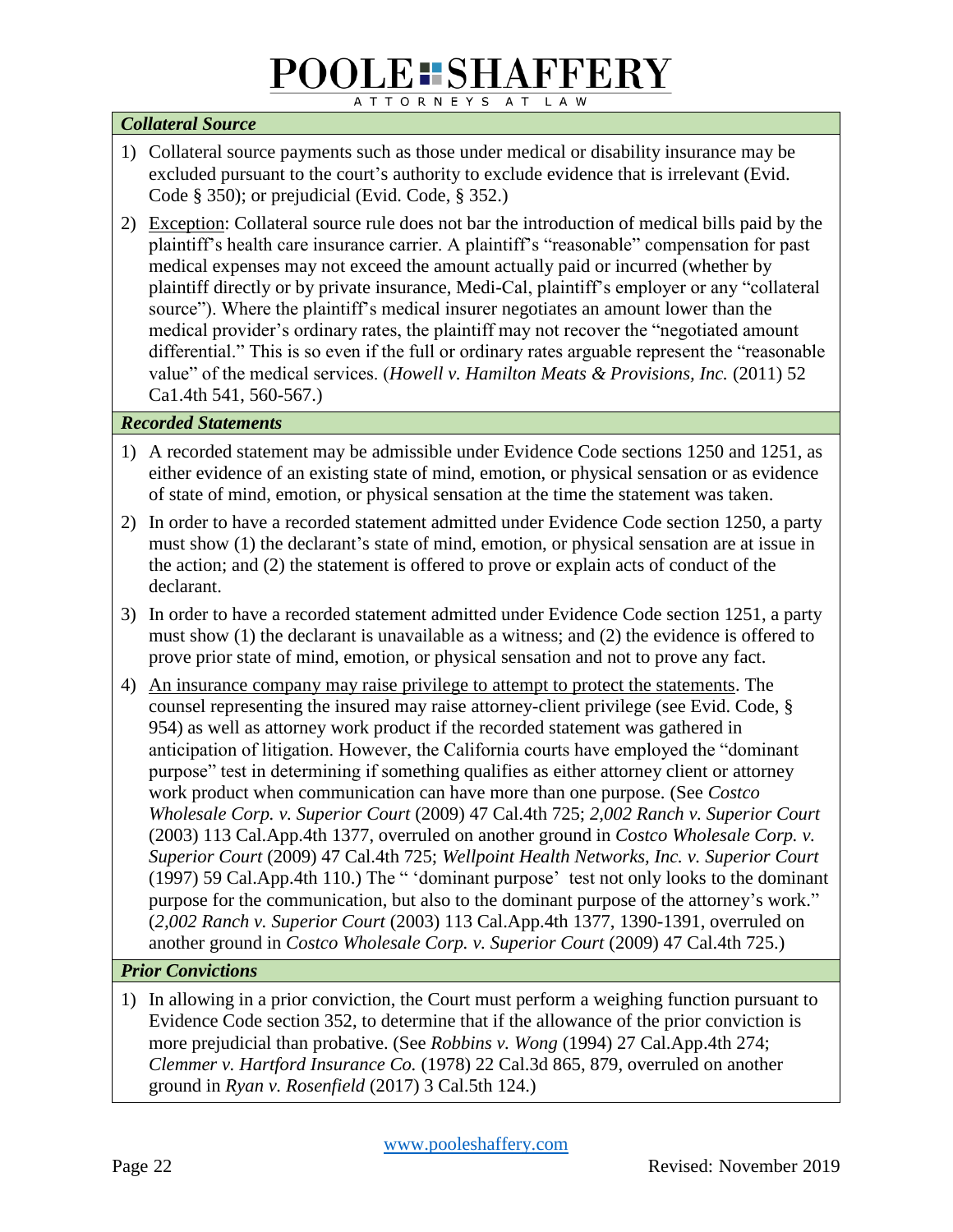2) Prior convictions may be used for purposes of impeachment. However, convictions, which are not crimes of moral turpitude, are not admissible as impeachment. (See *People v. Lopez* (2005) 129 Cal.App.4th 1508.)

#### *Driving History*

- 1) Generally, under California Evidence Code section 352, a person's prior driving history could be excluded as being more prejudicial than probative.
	- a) An employee's driving record is inadmissible to prove that the employee was prone to driving negligently. (*Diaz v. Carcamo* (2011) 51 Cal.4th 1148, 1161-1162.)
	- b) Under Evidence Code section 1104, evidence of a trait of a person's character with respect to care or skill is inadmissible to prove the quality of his conduct on a specific conduct, i.e. evidence of several prior speeding citations cannot be admitted to show a party was likely speeding at the time of the accident. (See *Lowenthal v. Mortimer* (1954) 125 Cal.App.2d 636.)
- 2) If the party seeking to admit evidence of the person's prior driving history can show that the evidence of the persons driving history is necessary to prove an element of a cause of action, for example, negligent entrustment, the party may be able to submit the evidence to the trier of fact. However, if the employer admits to vicarious liability for the employee, then this will preclude any claim for negligent hiring and retention. (See *Diaz v. Carcamo*  (2011) 51 Cal.4th 1148.)

#### *Fatigue*

- 1) Evidence Code section 669 allows the trier of fact to presume a person has failed to exercise due care if (1) he violated a statute; (2) the violation was the proximate cause of injury to another person; (3) the injury that resulted from the occurrence is of the nature the statute was meant to prevent; (4) the person injured was one of the persons meant to be protected by the statute.
- 2) Both the Federal Regulations and the California Vehicle Code (Veh. Code, § 34501.2) regulating hours of service for truck drivers were enacted to protect against driver fatigue and the resulting accidents. A plaintiff injured in a truck accident would need to prove that the driver violated the regulations regarding hours of service and that violation caused the subject accident.

#### *Spoliation*

- 1) **Intentional Spoliation**: The tort of intentional spoliation of evidence has been limited in cases where a party is aware of the misconduct at the time of trial. (See *Cedars-Sinai Medical Center v. Superior Court* (1998) 18 Cal.4th 1, 18, fn. 4.) The California Supreme Court in *Cedars-Sinai* indicated that other remedies are available to an aggrieved party such as negative presumptions under Evidence Code section 412 and criminal penalties.
- 2) **Negligent Spoliation**: The court may exclude reference to evidence that is accidentally destroyed by another party. (See *Temple Community Hospital v. Superior Court* (1999) 20 Cal.4th 464 [no third party negligent spoliation claim]; *Puritan Ins. Co. v. Superior Court* (1985) 171 Cal.App.3d 877, 885-85 [exclusion of expert's testimony regarding testing of evidence that was inadvertently lost by expert before opposition could test it].)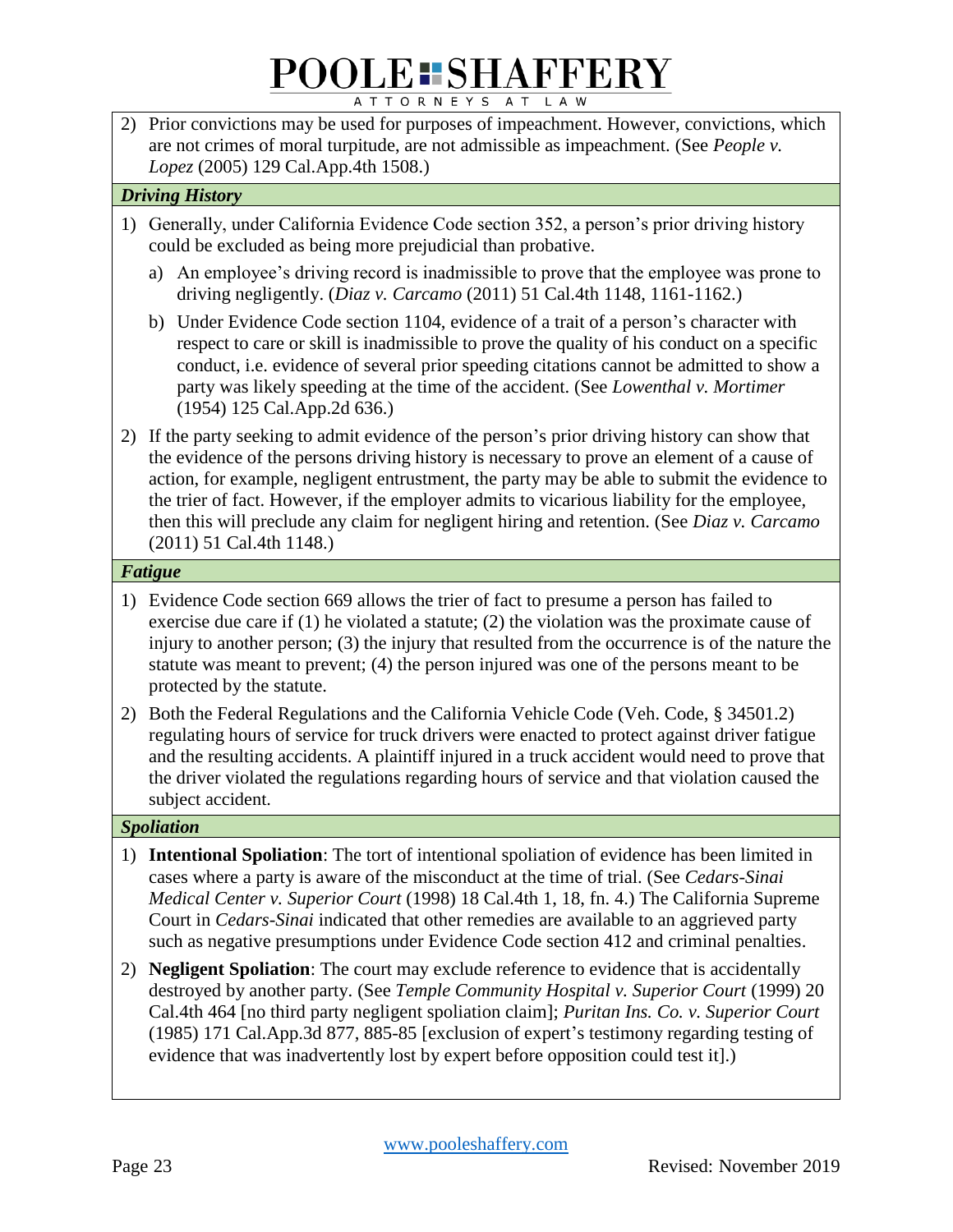#### **SETTLEMENT**

#### *Offer of Judgment*

- 1) Either party may serve on the other a written offer to allow judgment to be entered on specified terms at any time until 10 days prior to trial. (Code Civ. Proc., § 998.)
- 2) The written offer must:
	- a) be in writing;
	- b) state the terms and conditions of the proposed judgment or award; and
	- c) contain a provision that allows the accepting party to accept the offer by signing a statement that the offer is accepted.
- 3) If the offer is accepted, then the offer with proof of acceptance must be filed with court for the judge to enter the judgment. (Code Civ. Proc.,  $\S$  998, subd. (b)(1).)
- 4) If the offer is not accepted or made within 30 after it is made, whichever occurs first, it shall be deemed withdrawn (Code Civ. Proc., § 998, subd. (b)(2).)
- 5) If an offer made by a defendant is not accepted and the plaintiff fails to obtain a more favorable judgment, the plaintiff shall not recover his or her postoffer costs, including expert witness costs, and shall pay the defendant's cost from the time of the offer. The Court may further require the plaintiff pay a reasonable sum to cover the defendant's post offer expert fees that were reasonably necessary in preparation for trial and/or trial. (Code Civ. Proc., § 998, subd. (c)(1).)

#### *Liens*

#### 1) **Priority**

- a) The Civil Code declares that, other things being equal, different liens on the same property have priority according to the time of their creation, except in cases involving certain maritime liens. (Civ. Code, § 2897.). Regardless of the time of transfer, the California real property recording system gives priority to the person whose instrument is first recorded, and any subsequent lien is inferior. (*Bratcher v. Buckner* (2001) 90 Cal.App.4th 1177.)
- b) An exception, however applies to attorney's liens for fees and costs which have priority over medical liens regardless of time of creation. (*Gilman v. Dalby* (2009) 176 Cal.App.4th 606.) As a matter of equity and public policy, a patient's personal injury attorneys' lien for litigation costs, against the proceeds of a settlement with the tortfeasor who caused the patient's injuries, has priority over a medical lien against those proceeds, even if the medical lien came first in time, since the medical lien has value only if the patient obtains a judgment from which the liens can be paid, and the patient's chances of success in obtaining an adequate judgment are greatly diminished if the patient is not represented by a lawyer. (*Ibid.*)

#### **2) Medical Liens**

- a) Hospital Liens
	- i) As set forth in Civil Code section 3045.1, a hospital which furnishes medical or other services to any person injured by reason of an accident, negligent, or wrongful act, shall have a lien upon the damages recovered by the injured person to the extent of the amount of the reasonable and necessary charges in which services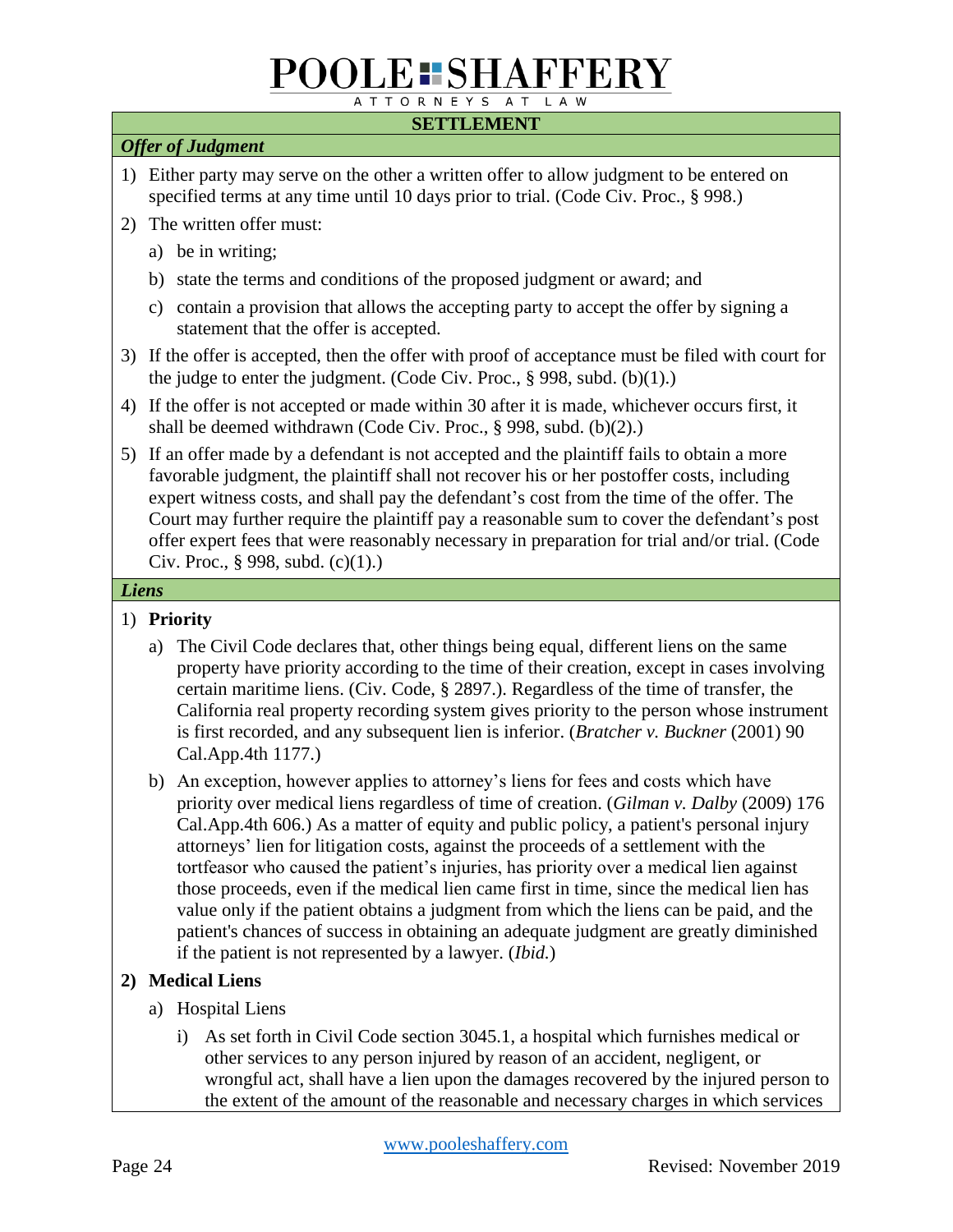are provided for the treatment, care, and maintenance of the person resulting from that tortious act.

ii) Such liens are statutory, non-possessory, generally non-consensual, and enacted "to compensate a person who, pursuant to express or implied contract, furnishes services or materials in the improvement of a chattel, or stores it." The Hospital Lien Act "compensates a hospital for providing medical services to an injured person by giving the hospital a direct right to a certain percentage of specific property, i.e., a judgment, compromise or settlement, otherwise accruing to that person." (*Newton v. Clemons* (2003) 110 Cal.App.4th 1.)

#### b) **Actions or Liens by Department of Health Services**

- i) California participates in the federal Medicaid program and in implementing Medi-Cal, statutory law authorizes a health care provider to assert on a lien for the full costs of its services against "any judgment, award, or settlement obtained by a Medicaid beneficiary." (Welf. & Inst. Code, § 14124.791; see also Welf. & Inst. Code, § 14124.74.)
- ii) The Department of Health Care Services (Department) can obtain reimbursement by filing an action directly against a third-party tortfeasor, by intervening in a Medi-Cal beneficiary's action against a third party, or by filing a lien against a beneficiary's settlement, judgment or award. (Welf. & Inst. Code §§ 14124.71- 14124.73.)
	- (1) Notice: When an action is brought by a beneficiary, the beneficiary must give notice to the Department of Health Services within 30 days of filing the action. (Welf. & Inst. Code, § 14124.73. Welfare and Institutions Code section 14124.79 sets forth the notice requirements. Notice is again required if a settlement or judgment is received. (Welf. & Inst. Code § 14124.76.)
	- (2) Limitations on Liens
		- (a) *Albhorn* Decision: Following a seminal U.S. Supreme Court case, *Arkansas Dept. of Health and Human Services v. Ahlborn* (2006) 547 U.S. 268 (Ahlborn), amendments to the Welfare & Institutions Code sections 14124.76 and 14124.78 provides that recovery is limited to that portion of a settlement, judgment or award that represents payment for medical expenses, or medical care, provided on behalf of the beneficiary.
		- (b) *Proceed Limitations*: In addition, when an action is brought by the beneficiary, the Department is allowed a first lien, of not more than half, on the proceeds, after payment of reasonable litigation expenses and attorney's fees. (Welf. & Inst. Code, §§ 14124.74, 14124.78; *McMillian v. Stroud* (2008) 166 Cal.App.4th 692, 697-698).
		- (c) Medical Limitations: Federal Medical law also strictly limits provider liens against third party settlements or judgments to amounts paid by Medicaid to the extent that Welfare and Institutions Code sections 14124.791 and 14124.74 authorize a lien for an amount greater than amounts paid by Medicaid, such liens made pursuant to these California statutes are unenforceable because federal Medicaid statutes and regulations preempt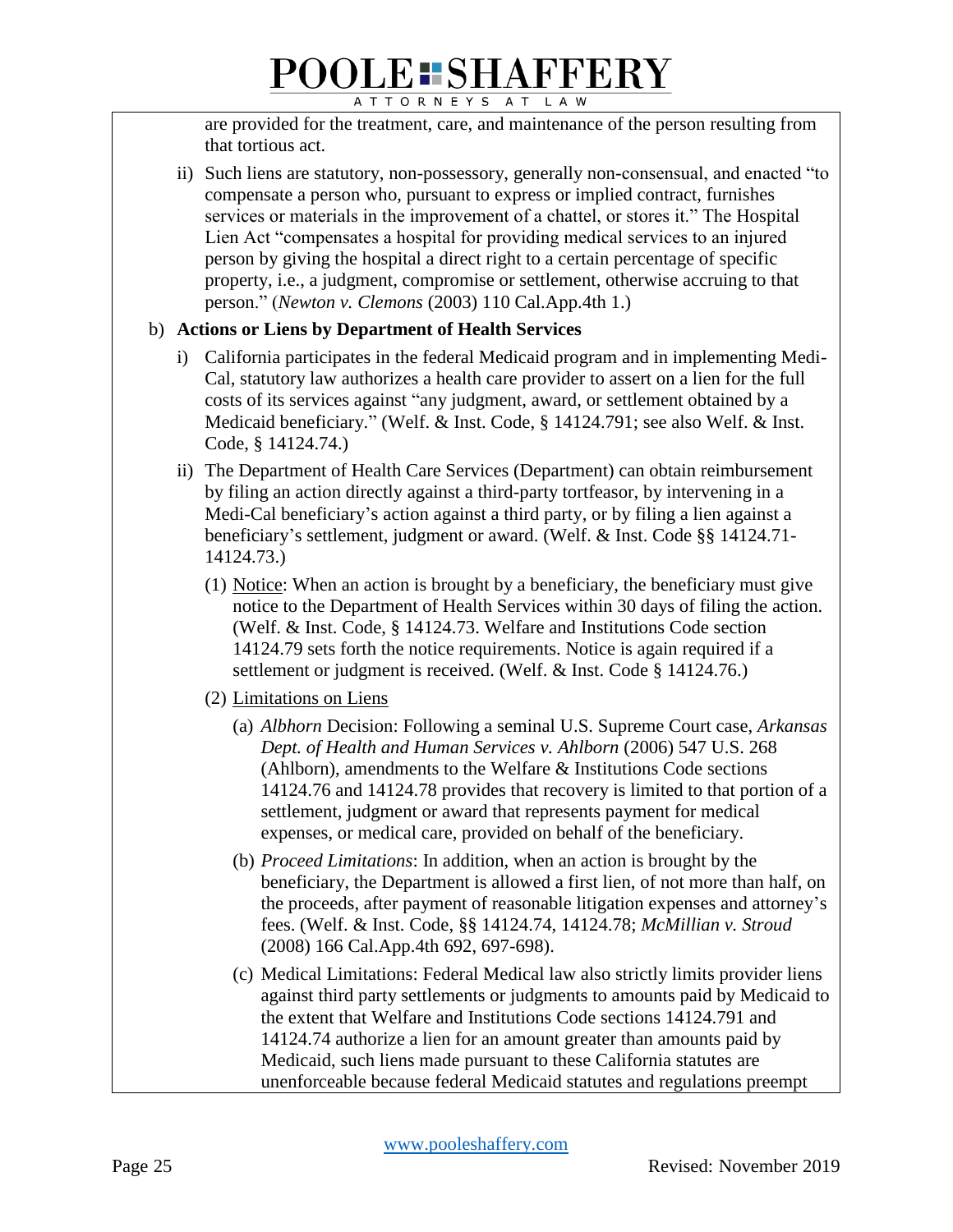the California statutes. (*Olszewski v. Scripps Health* (2003) 30 Cal.4th 798, 814; Welf. & Inst. Code §§ 14124.791.)

- (3) Third party action: If a beneficiary has filed a third-party action, the court in which the action is filed shall have jurisdiction over a dispute regarding the amount of the asserted lien. If no action has been filed, the reimbursement determination motion may be filed in any superior court where venue would have been proper if an action had been filed, and the motion shall be treated as a special proceeding pursuant to (Code. Civ. Proc., § 1063; Welf. & Inst. Code, § 14124.75, subd. (b); *Espericueta v. Shewry* (2008) 164 Cal.App.4th 615, 623 fn.5.)
- (4) Statute of Limitations: The statute of limitations is three years for actions brought by the Department, as set forth in Code of Civil Procedure section 338, subdivision (a). The statute commences to run as to a deceased person when notice is furnished to the Department of the death of the decedent pursuant to Probate Code section 215, which requires that the director of Health Services be provided notice of the decedent's death not later than 90 days after the date of death. The notice must include a copy of the decedent's death certificate. The notice must be given as provided in Probate Code section 1215, addressed to the director at the Sacramento office of the director. (*Shewry v. Begil* (2005) 128 Cal.App.4th 639, 645.)

#### **3) Workers' Compensation Liens**

- a) Statutory Liens: The Workers' Compensation Appeals Board (WCAB) may allow against an award of workers' compensation. Specifically, WCAB is authorized to determine liens for: reasonable attorneys' fees; specific reimbursements and medical expenses; reasonable value of living expenses of an injured employee or of his or her dependents, subsequent to the injury; reasonable burial expenses of the deceased employee; reasonable living expenses of the spouse or minor children of the injured employee, or both, subsequent to the date of injury; the amount of unemployment compensation disability benefits that have been unpaid or pursuant to the Unemployment Insurance Code; unemployment compensation benefits and extended duration benefits paid to an injured employee for the same day or days for which he or she receives or is entitled to receive temporary total disability indemnity payments under the workers' compensation law; family temporary disability insurance benefits; and the amount of indemnification granted by the California Victims of Crime Program; amount of compensation including expenses of medical treatment, and recoverable costs paid by the Asbestos Workers' Account, as set forth under Labor Code section 4903.
- b) Non-statutory Liens: The WCAB may not allow a lien against an award of workers' compensation benefits in satisfaction of an obligation not specified in the Labor Code; if the appeals board does so, it acts in excess of its authority and without jurisdiction. (*Ogdon v. Workmen's Comp. Appeals Bd.* (1974) 11 Cal.3d 192.) In order to assert a lien against a compensation award, there must be a valid debt within one of the classes enumerated by statute for which a lien may lawfully be declared, the creditor must possess a right of repayment, and a lien may not be asserted for money paid pursuant to a contract, voluntarily, or as a gift. (*Ibid.*)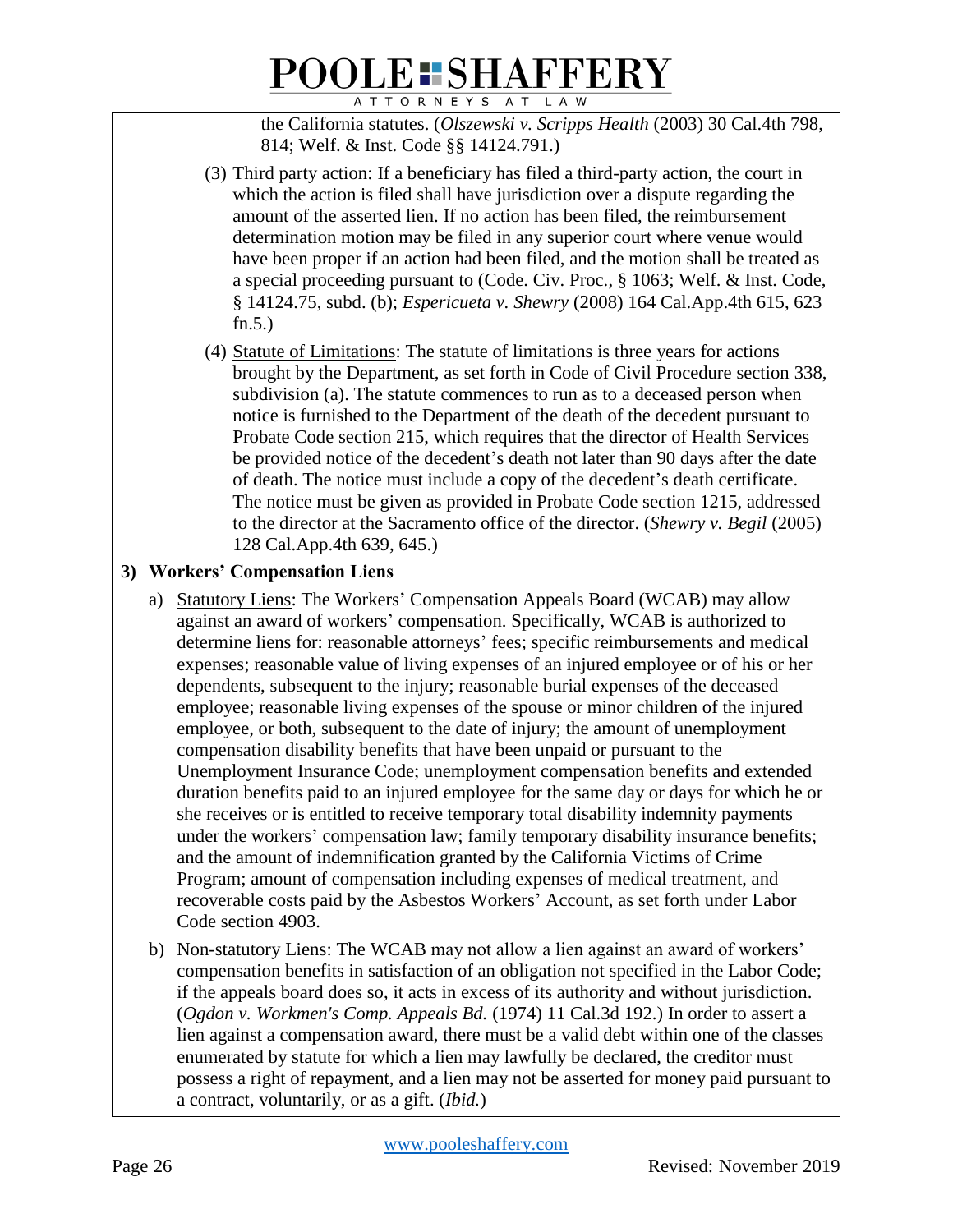- c) Determining Priorities: If more than one lien is allowed, the WCAB may determine the priorities, if any, between the liens allowed. (Lab. Code, § 4903.) In addition, the WCAB may order the amount of any lien claim, as determined and allowed by it, to be paid directly to the person entitled, either in a lump sum or in installments. (*North Pac. S.S. Co. v. Industrial Acc. Commission of Cal*. (1917) 174 Cal. 500.)
- d) Filing Requirements: When a compromise of claim or an award is submitted for approval, the parties must file with such entity or person any liens served on the parties. (Lab. Code, § 4903.1, subd. (b).) A lien claimant in one of the statutory classes set forth in Labor Code sections 4903 and 4903.1 must file its lien with the WCAB in writing on an approved WCAB form. The lien must be accompanied by a full statement or itemized voucher supporting the lien and justifying the right to reimbursement and proof of service on the injured worker, or if deceased, on the worker's dependents, the employer, the insurer, and the respective attorneys or agents of record. (Lab. Code, § 4903.1, subd. (c).)
- e) Time Limits: No lien claim for medical expenses may be filed after six months from the date on which the appeals board or a workers' compensation administrative law judge issues a final decision, findings, order, including an order approving compromise and release, or award, on the merits of the claim, after five years from the date of the injury for which the services were provided, or after one year from the date the services were provided, whichever is later. (Lab. Code, § 4903.) At the same time, any health care provider, health care service plan, group disability insurer, employee benefit plan, or other entity providing medical benefits on a non-industrial basis, may file a lien claim for expenses within six months after the person or entity first has knowledge that an industrial injury is being claimed. (*North Pac. S.S. Co. v. Industrial Acc. Commission of Cal*. (1917) 174 Cal. 500.)
- f) Notice Requirements: Notice in writing to the insurer, or to an uninsured employer, setting forth the nature and extent of any claim that is allowable as a lien, is necessary in order that the claim may constitute a lien against any amount subsequently payable as workers' compensation, subject to the determination of the amount and approval of the lien by the WCAB. (Lab. Code § 4904; Cal. Code Reg., tit. 8 § 10770.) No lien is created unless the notice is given. (*Pacific Coast Cas. Co. v. Pillsbury* (1915) 171 Cal. 319.) However, where it appears in any proceeding pending before the appeals board that a lien should be allowed if duly requested by the party entitled to it, the appeals board may, without any request for the lien having been made, order payment of the claim directly to the person entitled, in the same manner and with the same effect as though the lien had been regularly requested. The award to such person constitutes a lien against unpaid compensation due at the time of service of the award. (Lab. Code, § 4905.)

#### *Settlement with a Minor*

1) A "minor's compromise" is a procedure under California law by which settlements of accident and injury claims involving victims under the age of 18 may be approved by the court. The procedure involves a motion with the Court which sets forth the nature and extent of the injuries of the child, the current cost of all medical bills, anticipated future treatment costs (if applicable), information regarding payment of medical bills and liens to medical providers, information regarding other costs including attorney's fees, and a net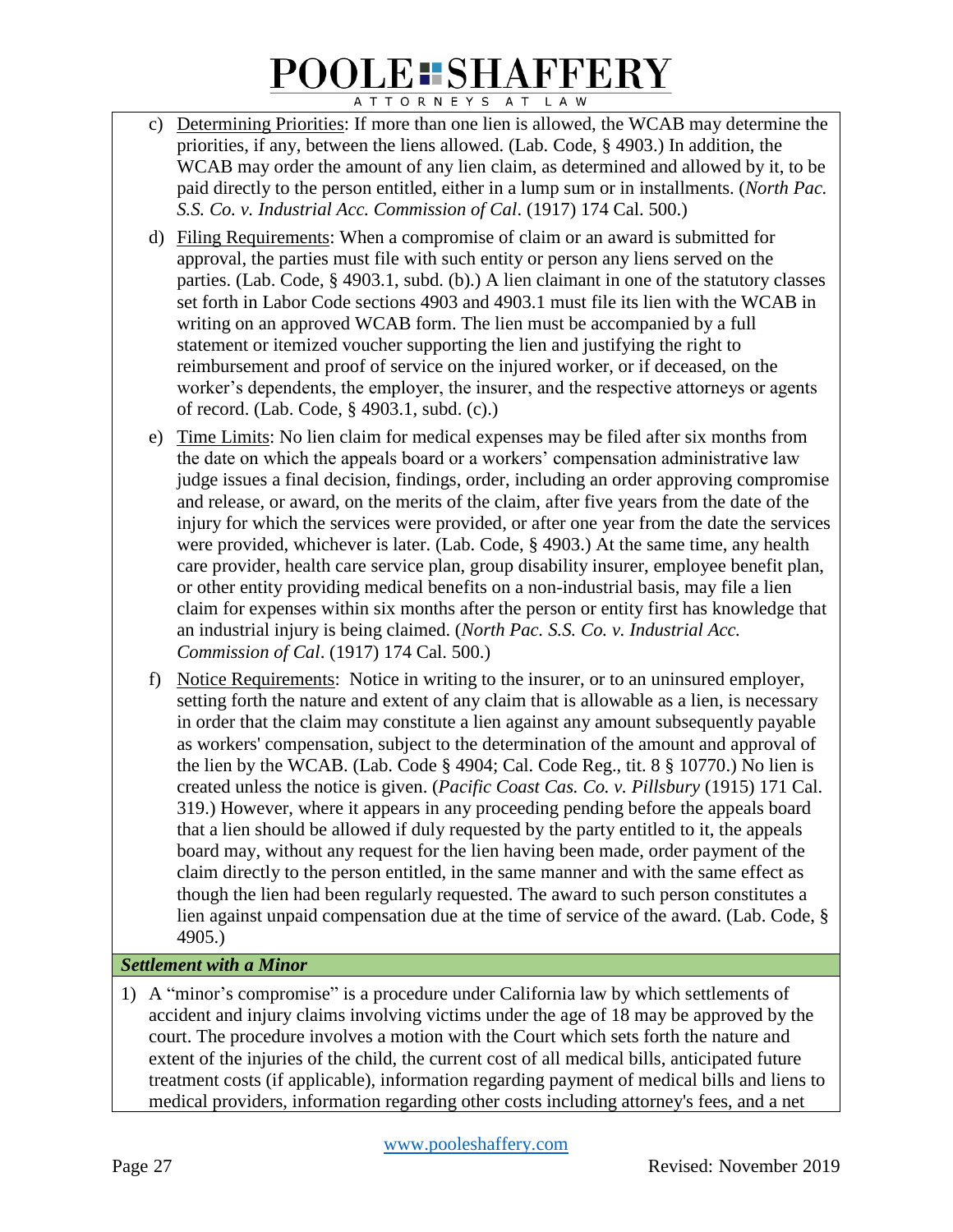amount to be given to the minor. It will also ask for an order approving the settlement, which will require that the net proceeds for the minor be deposited into a FDIC insured bank account which is blocked from access by any other person except the minor and may only be withdrawn (absent exceptional circumstances) by the minor when they turn 18. (See Code Civ. Proc., § 372; Prob. Code § 3500.)

2) While a motion for court approval of a minor's compromise is pending, the settlement agreement is voidable only at the election of the minor or the minor's guardian or guardian ad litem. (See *Person v. Superior Court* (2012) 202 Cal.App.4th 1333, 1339.)

#### *Negotiating Directly with Attorneys*

Pursuant to California Rules of Professional Conduct, Rule 2-100 (A), attorneys may not communicate with a party who is represented without the consent of the party's counsel. Settlement negotiations are often initiated between a claimant's attorney and the adverse party or the party's insurance adjuster prior to retention of an attorney for the adverse party. However, once an attorney is retained for the adverse party, claimant's counsel should ask for the consent of the adverse attorney prior to continuing negotiating directly with the adjuster.

#### *Confidentiality Agreements*

- 1) Settling parties who enter into a confidentiality agreement regarding the case or the terms of settlement may seek a "good faith" determination only by way of noticed motion and hearing. (See Code Civ. Proc., § 877.6, subd. (a)(2).)
- 2) In addition, no evidentiary privilege arises from confidentiality provisions in a settlement agreement. Thus, of the settling parties do not wish to produce their agreement at a good faith determination hearing, they may withdraw their motion.
- 3) An agreement with a confidentiality clause may be subject to disclosure if the agreement is filed with the court. Unless confidentiality is required by law, a court record is presumed to be open. (See Cal. Rules of Court, rule 2.550.) However; in some situations, a confidentiality clause filed with the court may be required by law to remain confidential if it discloses privileged information.

#### *Releases*

- 1) General Releases: "A general release does not extend to claims that the creditor or releasing party does not know or suspect to exist in his or her favor at the time of executing the release and that, if known by him or her, would have materially affected his or her settlement with the debtor or released party." (Civ. Code, § 1542; see *Winet v. Price* (1992) 4 Cal.App.4th 1159.)
- 2) Joint Tortfeasors:
	- a) A release given to one or more joint tortfeasors that is determined to have been entered into in good faith:
		- i) Does not discharge any other tortfeasor from liability unless the terms of the settlement provide for such release, but does operate to offset the claims against non-settling tortfeasors by the settlement amount; and
		- ii) Discharges the settling party from all liability for contribution to any of the nonsettling parties (except where the parties have contractually agreed to an apportionment of liability among themselves). (See Code Civ. Proc., § 877.)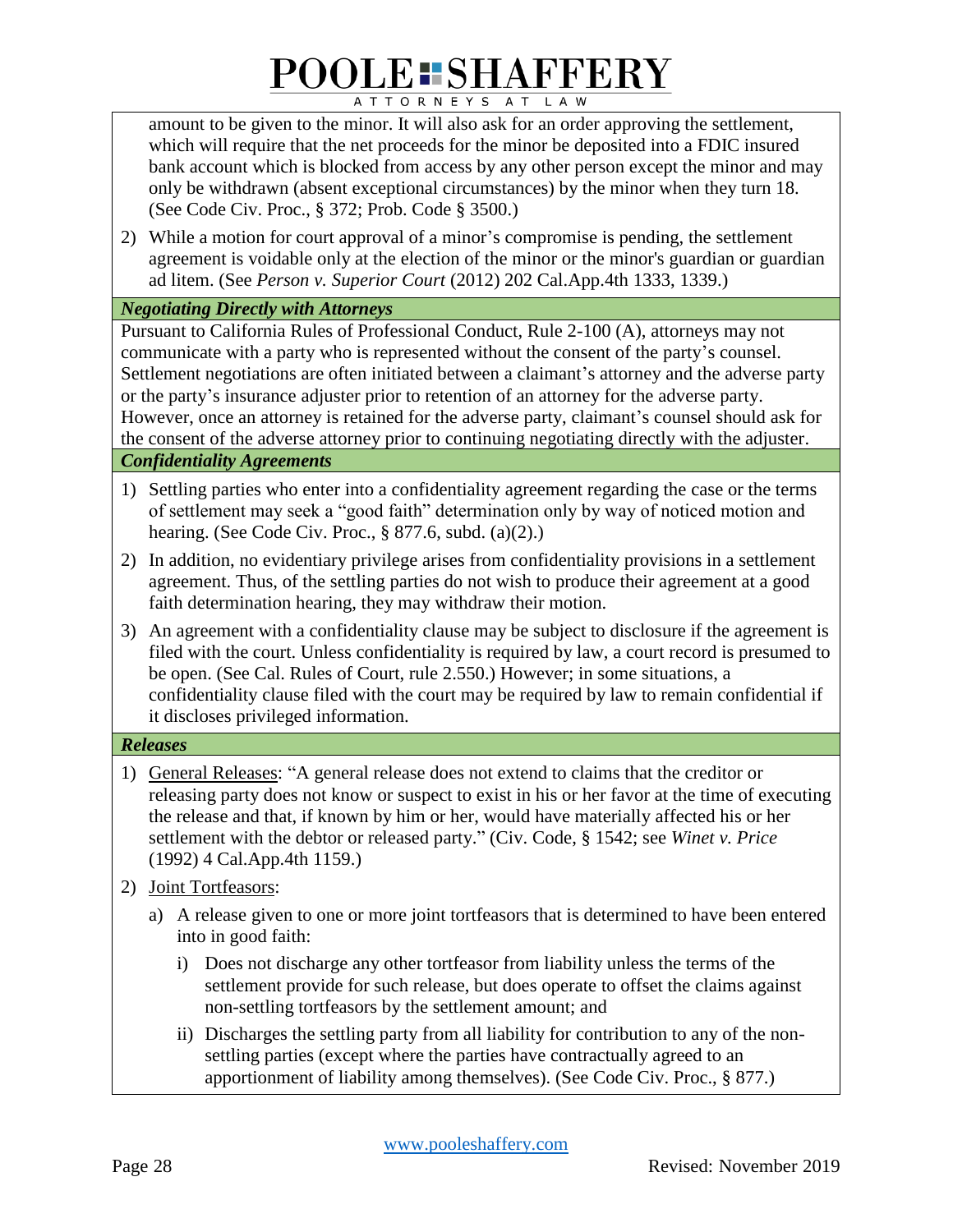b) When a release is not determined to have been entered into in good faith, the nonsettling defendants remain jointly and severally liable to the plaintiff, but are entitled to seek contribution from the settling defendant for any damages in excess of the nonsettling defendants' share of fault. The amount of the prior settlement is credited against the eventual damage award. (*Leung v. Verdugo Hills Hospital* (2012) 55 Cal.4th 291.)

#### *Voidable Releases*

In order to void release under California law, releasor must show that its entry into release was induced by fraud, undue influence, mistake or deceit.

#### **TRANSPORTATION LAW**

#### *State DOT Regulatory Requirements*

- 1) Information regarding California's DOT regulations may be found at: [www.dot.ca.gov](http://www.dot.ca.gov/) and specific information regarding motor carrier services may be found at: [https://www.dmv.ca.gov/portal/dmv/detail/mcs/mcs.](https://www.dmv.ca.gov/portal/dmv/detail/mcs/mcs)
- 2) California deviates from some of the regulations under the Federal Motor Carrier Safety Administration, such as hours of service and driver age.

#### *State Speed Limits*

- 1) California has a basic speed limit law which sets forth that no person shall drive at a speed greater than is reasonable or prudent having due regard for weather visibility, traffic, and the surface and width of the highway. (Veh. Code, § 22350.)
- 2) California Vehicle Code section 22349 sets forth maximum speed limits:
	- a) No person may drive a vehicle upon a freeway at a speed greater than 65 miles per hour unless posted otherwise.
	- b) No person may drive a vehicle upon a two-lane, undivided highway at a speed greater than 55 miles per hour unless the highway, or a portion thereof, has been posted for a higher speed limit by the DOT or appropriate local agency.
- 3) California Vehicle Code section 22352 sets forth prima facie speed limits unless authorized by another code and a sign is erected giving notice of a different speed limit. The prima facie speed limits are as follows:
	- a) 15 mph: when traversing a railway grade crossing; traversing an intersection of a highway if during the last 100 feet the driver's approach is not clear and unobstructed; or any alley.
	- b) 25 mph: on any highway other than a state highway; when approaching or passing a school building; or when passing a senior center or facility primarily used by senior citizens.

#### *Overview of State CDL Requirements*

- 1) To operate commercial vehicles, a driver must apply for a commercial driver's license (CDL). Only California residents may obtain a California CDL. Residence is established by one of the following:
	- a) registering to vote in California;
	- b) paying resident tuition at a public institution of higher education;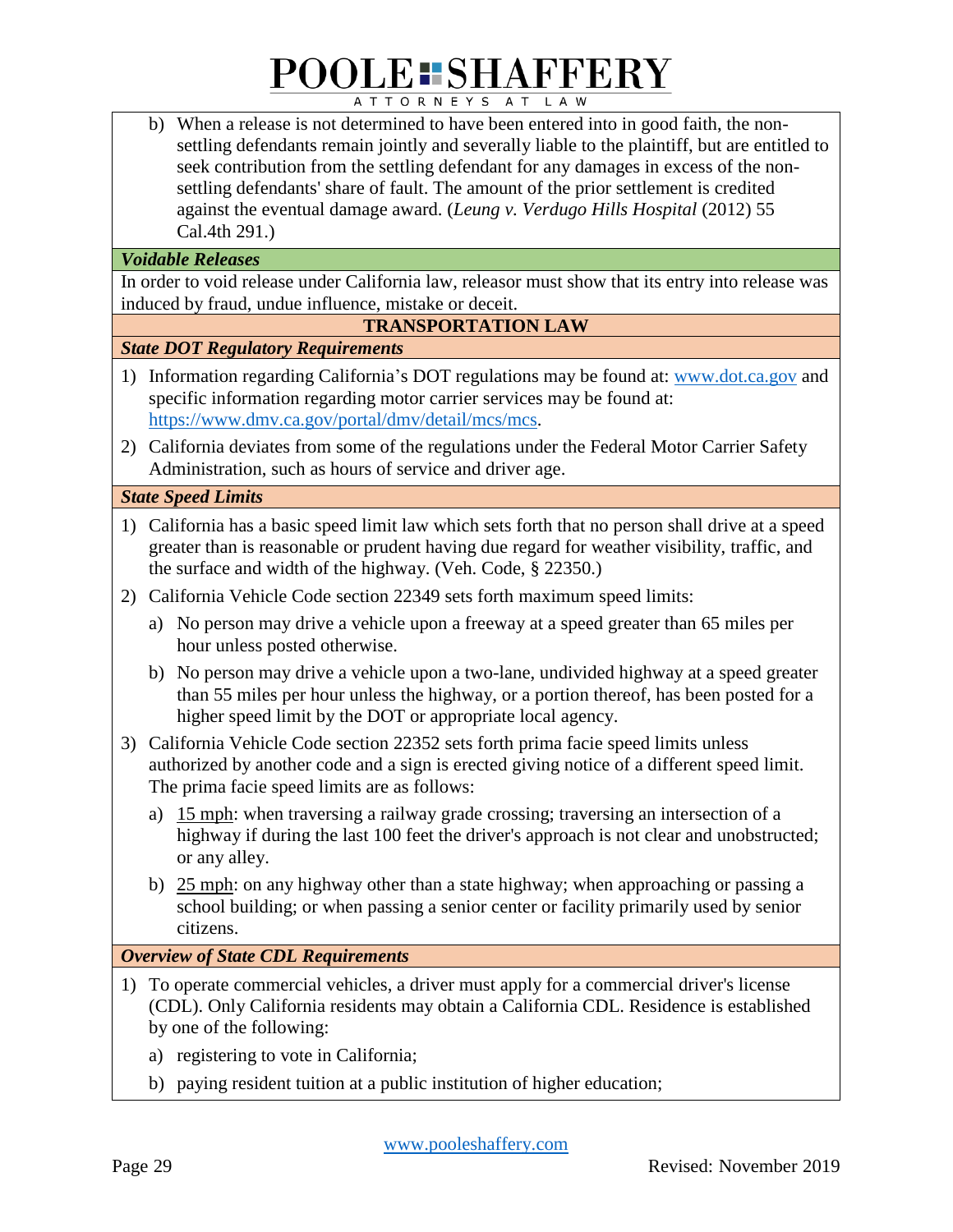## **POOLE: SHAFFERY**

ATTORNEYS AT LAW

- c) filing for a California homeowner's property tax exemption;
- d) obtaining a license; or
- e) any other privilege or benefit not ordinarily extended to nonresidents.
- 2) In California, a person may be a driver for hire if he or she is 18 years or older but may not engage in interstate commerce activities until 21 years or age. A person also must be 21 years of age to transport hazardous materials or wastes. (Veh. Code, § 12515.)
- 3) An applicant for a California CDL must provide the following documents in addition to providing their true full name and the applicable fee:
	- a) a Commercial Driver License Application (DL 44C);
	- b) an approved medical form completed by a doctor (Veh. Code, § 12517.2);
	- c) document evidencing birth date/ legal presence;
	- d) social security card; and
	- e) certificate of driving skill.

#### **INSURANCE ISSUES**

#### *State Minimum Limits of Financial Responsibility*

- 1) The minimum limits of financial responsibility required under California law are:
	- a) Bodily Injury: \$15,000 for one person in any one accident, \$30,000 for two or more people in any one accident;
	- b) Property damage: \$5,000 for injury or destruction of property of others.

*Uninsured Motorist Coverage*

- 1) In California, the Uninsured Motorist Act is codified at Insurance Code section 11580.2 et seq. It is liberally construed in favor of coverage. (See *Mercury Ins. Co. v. Ayala* (2004) 116 Cal.App.4th 1198, 1203; *Mercury Ins. Co. v. Enterprise Rent-A-Car of Los Angeles* (2004) 116 Cal.App.4th 41, 48.)
- 2) The Uninsured Motorist Act mandates two types of coverage in auto liability insurance policies:
	- a) Uninsured Motorist Coverage: Insured must be covered, within limits as to damages for bodily injury or wrongful death from the owner or operator of an uninsured vehicle (Ins. Code, § 11580.2, subd. (a)(1).)
	- b) Underinsured Motorist Coverage: Auto insurance policies must also provide coverage for insureds where the other driver has liability insurance but with limits lower than the insured's own Underinsured Motorist Limits (Ins. Code, § 11580.2, subd. (p).)
- 3) The following conditions must be established for "uninsured motorist" coverage:
	- a) A covered person;
	- b) Suffers bodily injury or death;
	- c) As a result of physical contact;
	- d) From an uninsured motor vehicle; and
	- e) The uninsured motor vehicle was at fault.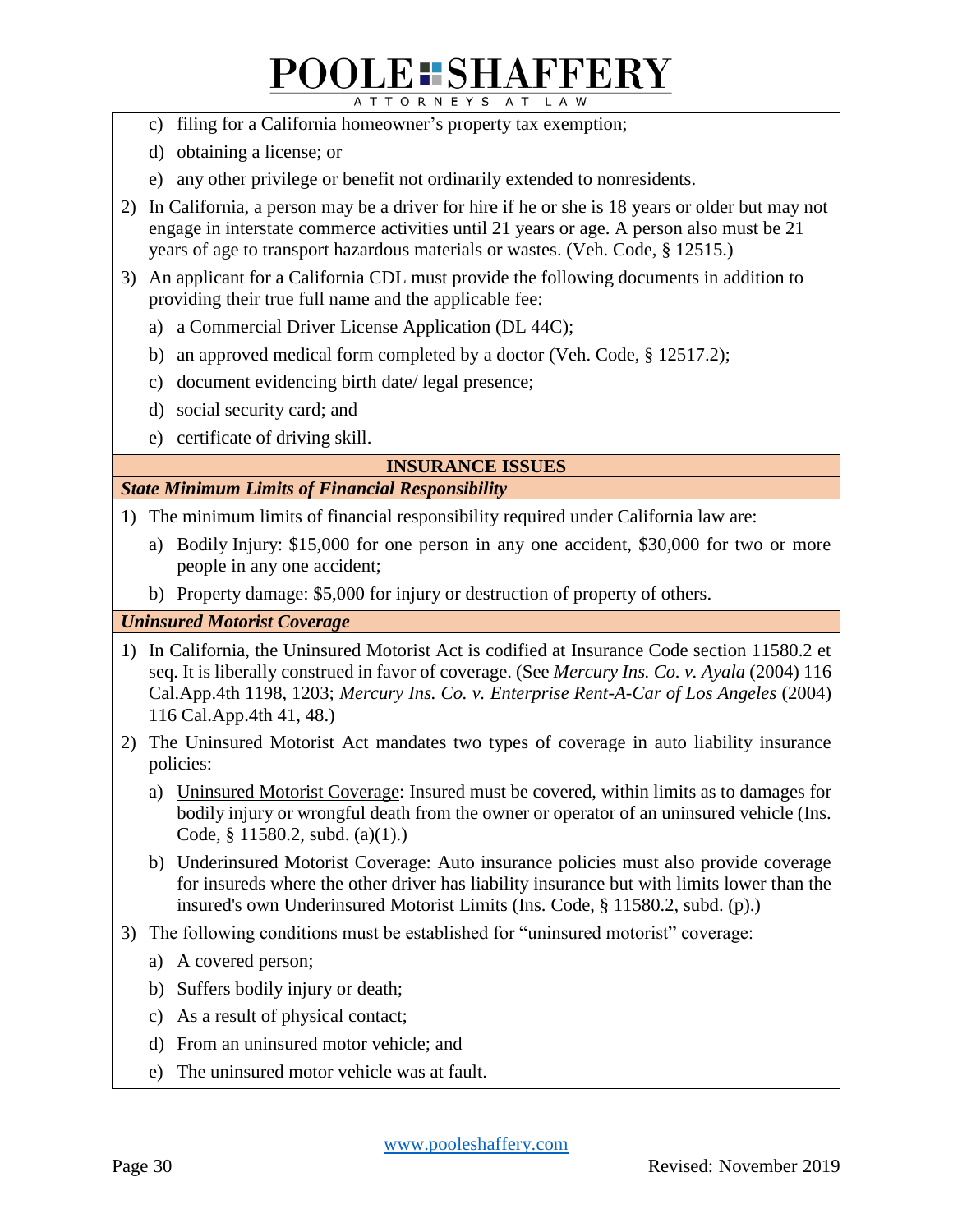4) Although the statute is expressed in terms of "uninsured motorist coverage," the conditions for coverage below general also apply to "underinsured motorist coverage." (See *Rudd v. California Cas. Gen. Ins.* (1990) 219 Cal.App.3d 948, 953.)

#### *No Fault Insurance*

California does not utilize no-fault insurance or personal injury protection. Some insurance policies have medical payments which are paid regardless of fault but are typically very limited. *Disclosure of Limits and Layers of Coverage*

- 1) The Discovery Act expressly makes discoverable the existence and contents of a defendant's liability insurance coverage, as well as the carrier's identity, the nature of the coverage, and the policy limits. Pursuant to the Discovery Act, the entire policy must be produced upon request. (Code Civ. Proc., § 2017.210; *Irvington-Moore, Inc. v. Superior Court* (1993) 14 Cal.App.4th 733, 739-740.)
- 2) As for plaintiff's insurance, under the "collateral source rule," evidence of insurance benefits received by plaintiff irrelevant and therefore inadmissible on the issue of mitigation of damages. Collateral source payments and settlements may be relevant to prove other matters, such as the extent of the plaintiff's injury or plaintiff's credibility as a witness. (*Norton v. Superior Court* (1994) 24 Cal.App.4th 1750, 1759-1762.)
- 3) The insurance status of a nonparty is generally irrelevant for discovery purposes. Traditionally at least, whether a nonparty is insured, has no bearing on liability between defendant and plaintiff or on settlement of the lawsuit and hence no relevance for discovery purposes. (See *Snell v. Superior Court* (1984) 158 Cal.App.3d 44, 50-51.)

*Unfair Claims Practices*

- 1) Fair Claims Act of California, requires that insurers attempt "in good faith to effectuate prompt, fair, and equitable settlements" after liability has become "reasonably clear." (Ins. Code, § 790.03, subd. (h)(5).)
- 2) The following practices are deemed unfair claims practices pursuant to the California Insurance Code:
	- a) Misrepresenting to claimants any pertinent facts or insurance policy provisions.
	- b) Failing to acknowledge or act reasonably promptly upon communications with respect to claims.
	- c) Failing to affirm or deny coverage of claims in writing within a reasonable time after "Proof of Loss" requirements are completed.
	- d) Failing to act in good faith to effectuate prompt, fair, equitable settlements.
	- e) Forcing insured to instigate litigation to recover amounts due by offering less than the amounts ultimately recovered.
	- f) Attempting to settle a claim by an insured for less than the amount to which he/she is reasonably entitled by referencing advertising material accompanying an application.
	- g) Attempting to settle a claim on the basis of an application which was altered without notice to the insured.
	- h) Failing, after payment of a claim, to inform insureds, upon request by them, of the coverage under which payment was made.